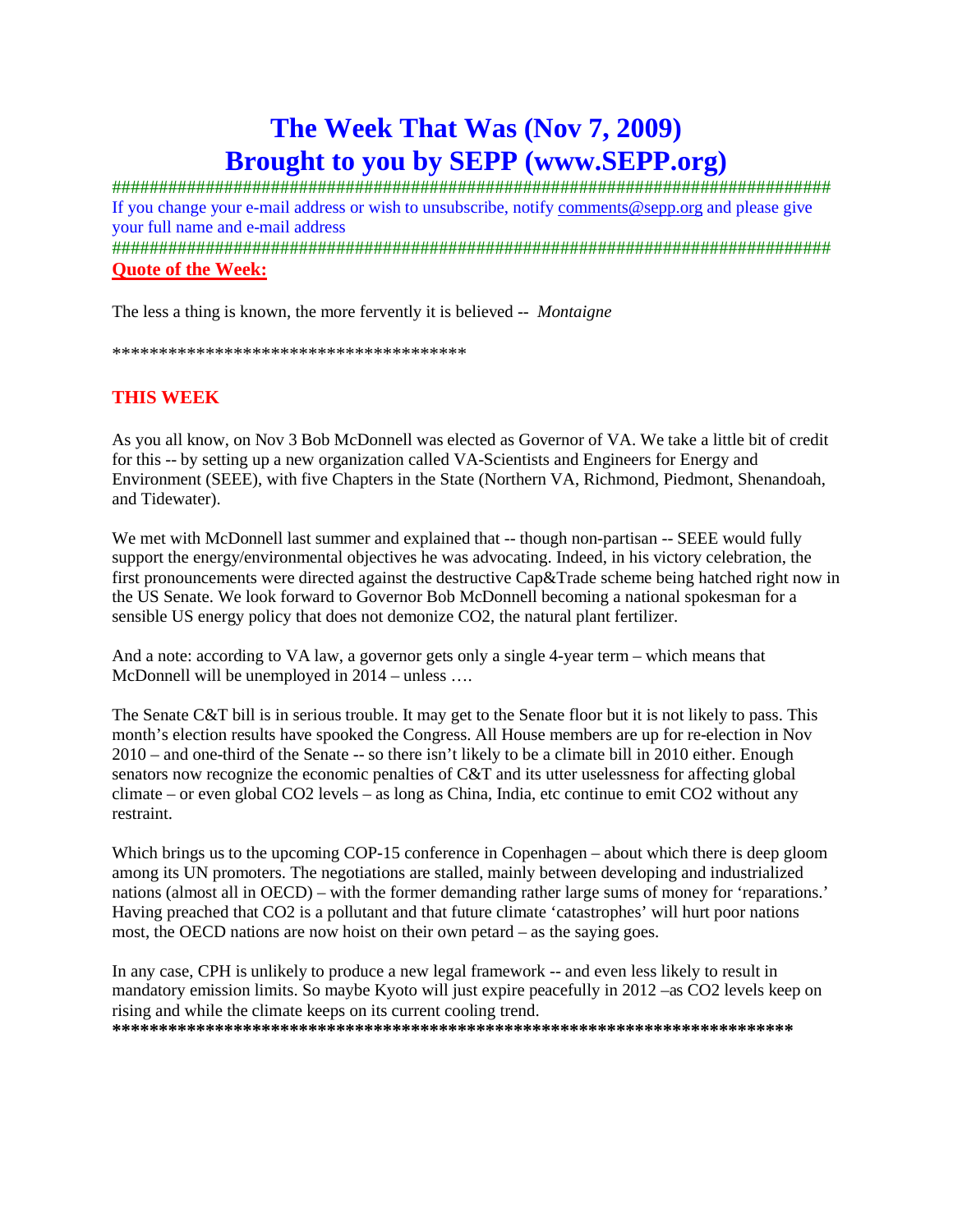### **SEPP Science Editorial #35-2009 (11/7/09)**

## By S. Fred Singer, President, SEPP **No Consensus about Anthropogenic Global Warming (AGW)**

There is a general impression, based on flawed analyses [Oreskes in *Science* 2004] that scientists support nearly unanimously the so-called scientific consensus on AGW. But more than 31,000 scientists and engineers disagree and have signed a petition that affirms their disbelief in AGW [for a listing of names see pp. 745-855, in *Climate Change Reconsidered*, available at www.NIPCCreport.org ]

There is even widespread belief that major scientific societies, like the American Geophysical Union (AGU), have polled their membership before issuing formal Statements which essentially endorse the IPCC conclusion that the temperature rise of the past 50 years has been caused by human activity – and more specifically by the emission of greenhouse (GH) gases. Not so: This false impression seems to be due to a misleading survey result published in an AGU journal [P. Doran and M. Kendall-Zimmerman, *Eos* 90, 20 Jan 2009, pp 22-23].

We will discuss this survey here and the question of bias and confounding factors.

The *Eos* authors report the response of 3146 earth scientists to two questions:

#### **1. Has the climate warmed, cooled, or remained constant -- compared to pre-1800?**

Regardless of what one may believe about the causes of climate change, the answer must be: 'Warming.' Pre-1800 refers to the Little Ice Age, which ended around 1800. [If the question were changed to 'compared to 1998,' then the answer would be 'Cooling.']

#### **2. Do you think human activity is a significant factor in changing global mean temperature?**

Here the answer will depend on what is meant by 'significant' -- and whether 'human activity' should include urbanization, land changes, agriculture, irrigation, deforestation, etc. Many might answer 'Yes' – even if they don't think that GH gases are a significant factor in climate change.

The authors report that their selection involved faculty in relevant academic departments and employees of government establishments. Presumably, they did not include retirees or those in the private sector. The authors claim that known dissenters were included. But my casual inquiries did not find anyone who participated.

Most of the responders described themselves as geochemists; only 5% claimed to be 'climate scientists.' (But where are the 'atmospheric scientists'?)

**The widely quoted result of the survey is a 97.4% 'Yes' to question #2;** it is based on a sample of only 77 responses from 'actively publishing climate scientists.' Disregarding the claimed accuracy, what can we deduce from this response? That these are likely individuals who derive large research grants and contracts from a federal budget that almost exclusively supports research designed to affirm AGW.

[Of this same group, only 96.2% (rather than 100%) thought that the climate had warmed since 1800. It would be interesting to learn who these individuals are.]

By contrast, on question #2, less than half of 'economic geologists' (103 responses) said 'Yes' and slightly more than one-third of 'meteorologists' (36 responses) said 'No.'

The American Physical Society (APS) in 2007 published a position statement enthusiastically endorsing AGW, without reference to the views of its members. Recently, some 200 APS members and Fellows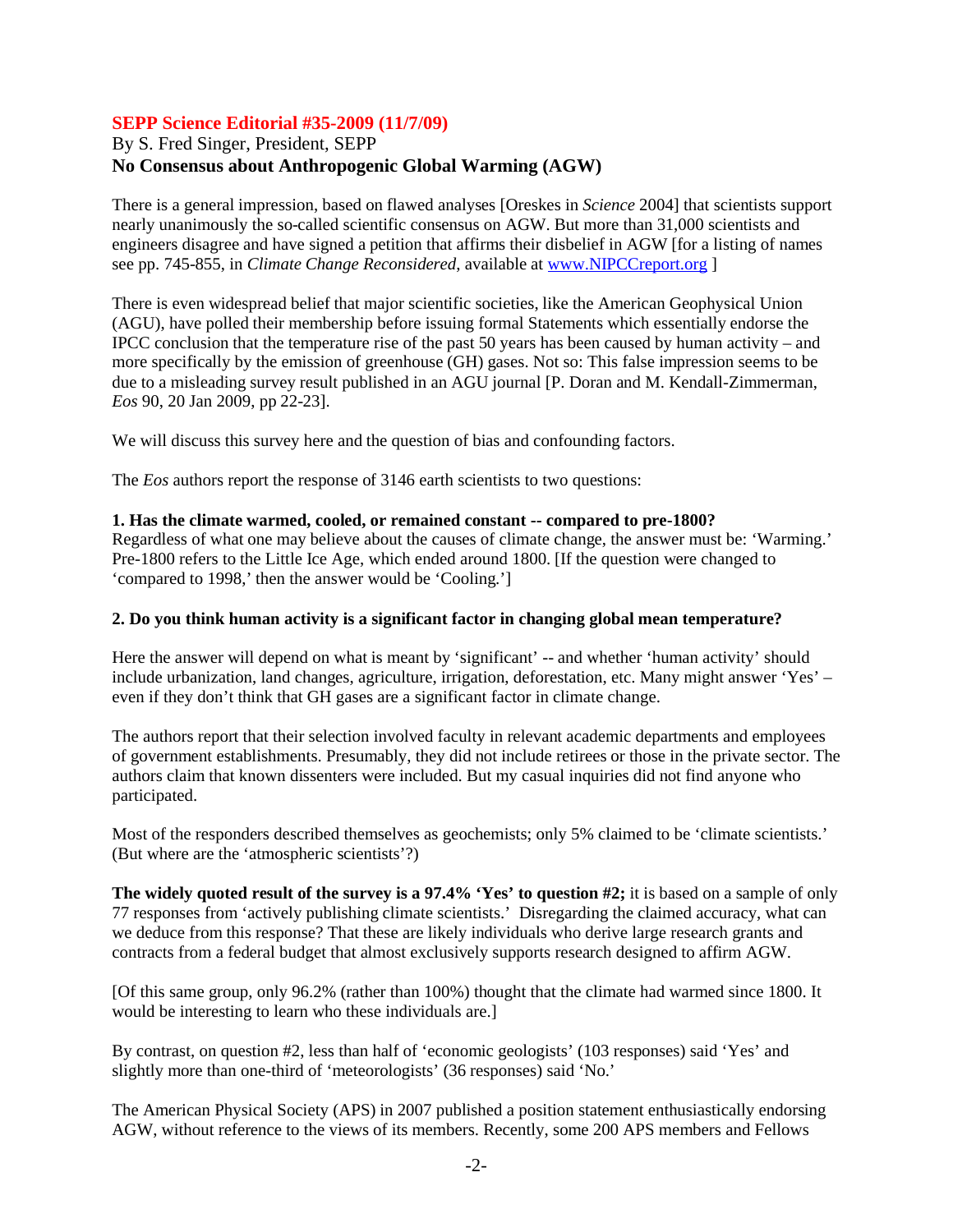have petitioned the APS Council to change or withdraw the Statement, in view of scientific evidence that is counter to AGW. Perhaps there will develop a similar initiative within the AGU. \*\*\*\*\*\*\*\*\*\*\*\*\*\*\*\*\*\*\*\*\*\*\*\*\*\*\*\*\*\*\*\*\*\*\*\*\*\*\*\*\*\*\*\*\*\*\*\*\*\*\*\*\*\*\*\*\*\*\*\*\*\*\*\*\*\*\*\*\*\*\*

**ARTICLES** [For the numbered articles below please see the attached pdf]

- **1. The Cap &Trade Bill hurts national security**
- **2. How Government spending hurts national security**
- **3. Controlling climate? More like controlling humans**
- **4. Congress is planning to make your home unsalable**
- **5. Cash for Clubbers: Congress's fabulous golf cart stimulus**
- **6. The Copenhagen Climate Extortion**
- **7. Stern Warning to go Vegetarian (but first eat the dog).**
- **8. Gaia's Oil Spills**

**9. The real climate change catastrophe \*\*\*\*\*\*\*\*\*\*\*\*\*\*\*\*\*\*\*\*\*\*\*\*\*\*\*\*\*\*\*\*\*\*\*\*\*\*\*\*\*\*\*\*\*\*\*\*\*\* NEWS YOU CAN USE**

### *CEI Press Release*: Boxer Rams Economy-Killing Energy-Rationing Bill through EPW **Committee** *Tactics Doom Cap and Trade in Senate*

Washington, D.C., November 5, 2009: Senate Environment and Public Works Committee Chairman Barbara Boxer (D-Calif.) today rammed a major energy-rationing bill through the committee, without the presence of any Republicans on her committee.

Under Senate committee rules and precedent, two members of the minority are customarily required to make a quorum for marking up a bill. But Republicans balked at Democratic efforts to pass the energy tax-and-ration bill before a complete analysis of its economic impacts had been done by EPA. The bill, S. 1733, the Clean Energy Jobs and American Security Act, was introduced by Senator John Kerry (D-Mass.). The chief co-sponsor is Chairman Boxer.

"We congratulate Chairman Boxer and the committees Democrats for their methods. They have so poisoned the atmosphere in the Senate that the terrible Kerry-Boxer bill is now dead, said Myron Ebell, CEI Director of Energy and Global Warming Policy. We also congratulate Senator James Inhofe (R-Okla.) and the committee's other Republicans for their steadfast opposition. They have made clear that the Democrats cannot move this catastrophic bill without violating the Senates rules."

"This transparent end-run around agreed Senate rules not only is an admission that the bill's floor chances are non-existent, but it further dooms them, said Christopher Horner, CEI Senior Fellow and energy policy expert, in an earlier statement. What we see now is the acting out of the global warming industry's frustration over politicians valuing their own jobs, even if they recklessly flirt with threatening the jobs of others."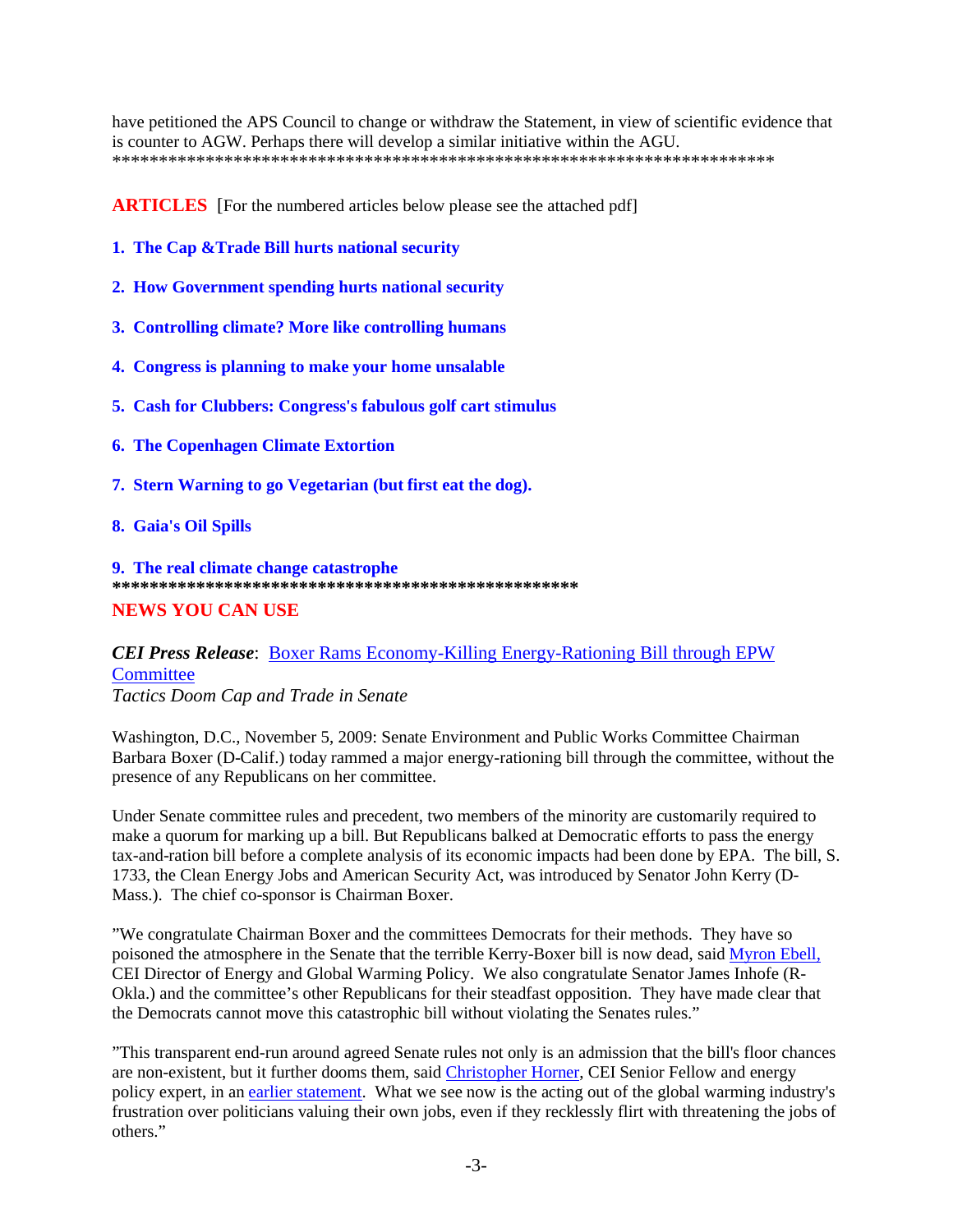The aim now is to wave around a committee-passed bill at the December Kyoto talks in Copenhagen, as the ultimate 'offset' for the lack of political will to impose energy rationing on America, even through this back door, said Horner. But, as one key senator recently said, there's no bill so bad that it can't be voted out of the Senate Environment Committee.

In related news, CEI yesterday criticized the U. S. Chamber of Commerce and called on small business members to withdraw their membership in the U. S. Chamber and join with CEI in continuing to fight against all energy-rationing legislation. Ebell offered further comment. "It is unfortunate that the U. S. Chamber of Commerce has decided to give new life to this dead horse by announcing that they want to work with Senators John Kerry (D-Mass.) and Lindsey Graham (R-SC) on some other version of the legislation, he said. Today's committee action as well as the result in Virginia's gubernatorial election show that it can be defeated if major groups like the U. S. Chamber can refrain from snatching defeat from the jaws of victory."

\*\*\*\*\*\*\*\*\*\*\*\*\*\*\*\*\*\*\*\*\*\*\*\*\*\*\*\*\*\*

*Last week, B.P. America, Inc. testified before the Senate Energy and Natural Resources Committee and proposed a program to retire 30 GW of coal generation capacity through "transitional incentives" for natural gas.* Obviously, this will drive up natural gas and electricity prices.

Below is a press release by the National Mining Association responding to the BP proposal.

**http://www.nma.org/pdf/misc/110409\_nj\_quinn.pdf**

\*\*\*\*\*\*\*\*\*\*\*\*\*\*\*\*\*\*\*\*\*\*\*\*\*\*\*\*\*\*\*\*\*\*\*\*\*\*\*\*\*\*\*\*\*\*\*\*\*\*\*\*\*\*\*\*\*\*\*\*\*

*MYRON EBELL, Standpoint, June 2009*, reviews two rather different books: http://standpointmag.co.uk/global-warning-books-june-09-an-appeal-to-reason-nigel-lawsonblueprint-for-a-safer-planet-nicholas-stern

\*\*\*\*\*\*\*\*\*\*\*\*\*\*\*\*\*\*\*\*\*\*\*\*\*\*\*\*\*\*\*\*\*\*\*\*\*\*\*\*\*\*\*\*\*\*\*\*\*\*\*\*\*\*\*\*\*

*BBC's Richard Black* http://www.bbc.co.uk/blogs/thereporters/richardblack/ Next week, the Boxer-Kerry bill is supposed to come before the crucial - and divided – US Senate Environment and Public Works committee. Republican members are planning a boycott. It's one of the key spaces to watch next week. [We have already seen the result – Senator Boxer ignored Senate committee rules and reported out the bill.]

Another is the meeting of G20 finance ministers in St Andrews, Scotland, at the very end of the week that might produce something more concrete in terms of pledges on money.

But most climate-oriented eyes will be on the UN session in Barcelona, the final week of formal negotiations before the Copenhagen meeting opens. [According to early reports the Barcelona session ended Friday night will little progress. Thankfully!]

--------------------------------------------------------------

Also from BBC:

The UK government says it is highly unlikely that a new legally binding climate treaty can be agreed this year - and a full treaty may be a year away.

\*\*\*\*\*\*\*\*\*\*\*\*\*\*\*\*\*\*\*\*\*\*\*\*\*\*\*\*\*\*\*\*\*\*\*\*\*\*\*\*\*\*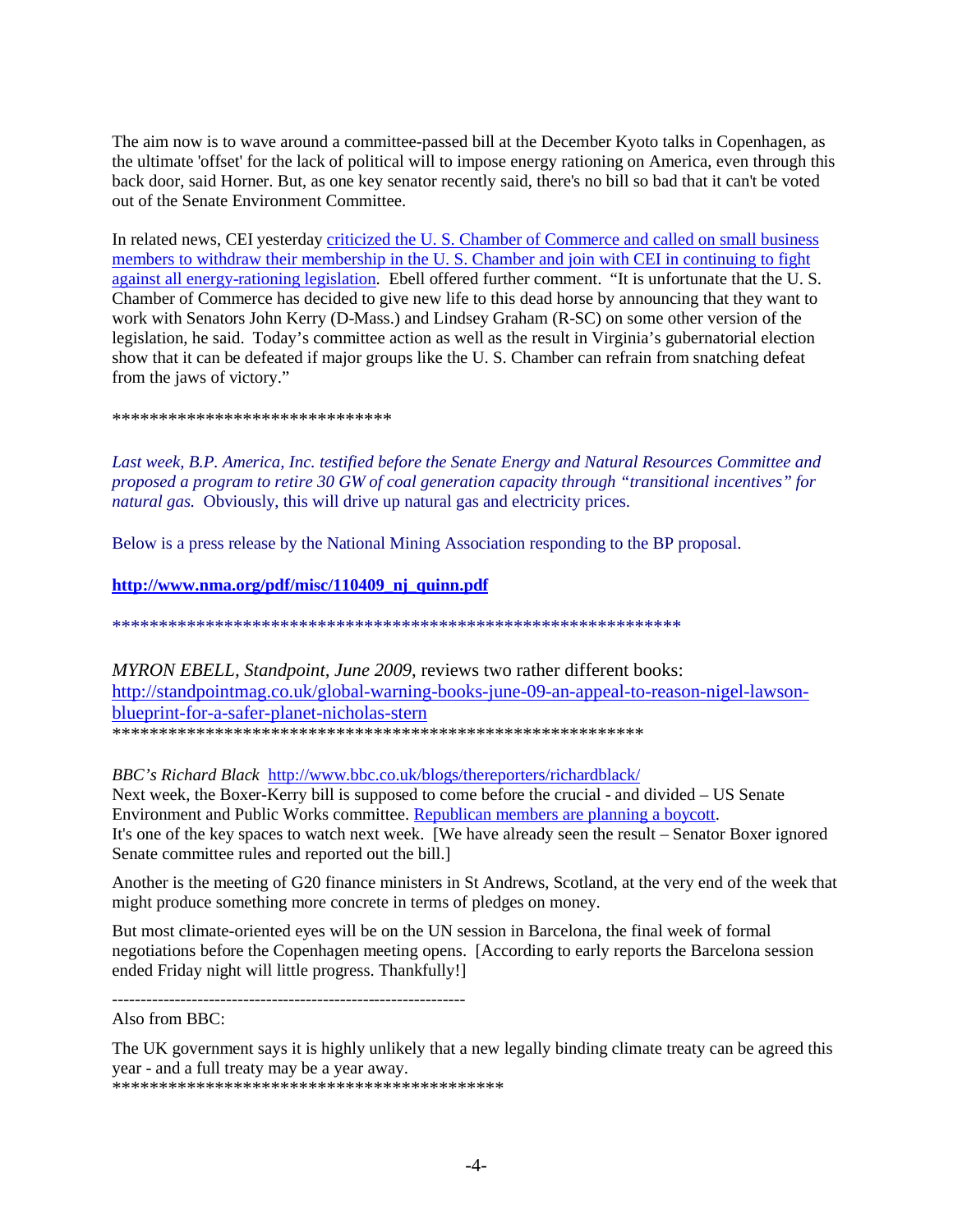### **BELOW THE BOTTOM LINE**

After a full week of a chance to retract, UK's DECC (Department of Energy and Climate Change) is still claiming today that (and I quote)

*Waste glass, plastic and metal are to be converted into clean energy as the go-ahead was given by the Government for a new plant in Peterborough.*

Energy and Climate Change Minister David Kidney today granted consent to Peterborough Renewable Energy Ltd for the construction of the 80MW energy from waste and biomass-fuelled power station at Storeys Bar Gate.

Story at http://www.decc.gov.uk/en/content/cms/news/pn126/pn126.aspx \*\*\*\*\*\*\*\*\*\*\*\*\*\*\*\*\*\*\*\*\*\*\*\*\*\*\*\*\*\*\*\*\*\*\*\*\*\*\*\*\*\*\*\*\*\*\*\*\*\*\*\*\*\*\*\*\*\*\*\*\*\*\*\*

On Thursday, the Archbishop of Canterbury hosted a multi-faith (Christian, Jewish, Muslim, Hindu, Sikh, Buddhist, Baha'i, Jain and Zoroastrian) seminar that concluded with a declaration:

"As leaders and representatives of faith communities and faith-based organisations in the UK we wish to highlight the very real threat to the world's poor, and to our fragile creation, from the threat of catastrophic climate change.

"We recognise unequivocally that there is a moral imperative to tackle the causes of global warming."

And on Tuesday, UN Secretary-General Ban Ki-moon will speak to what looks like a bigger faith leaders' gathering at Windsor Castle.

\*\*\*\*\*\*\*\*\*\*\*\*\*\*\*\*\*\*\*\*\*\*\*\*\*\*\*\*\*\*\*\*\*\*\*\*\*\*\*\*\*\*

*From WSJ, Best of the Web*:

We Blame Global Warming "Chinese Scientists in Hot Water Over Icy Weather"--headline, Taipei Times, Nov. 5 \*\*\*\*\*\*\*\*\*\*\*\*\*\*\*\*\*\*\*\*\*\*\*\*\*\*\*\*\*\*\*\*\*\*\*\*\*\*\*\*\*\*\*\*

# **############################################**

# **1. THE CAP&TRADE BILL HURTS NATIONAL SECURITY**

"Oil Supply LCFS: A Great Blow to American Security" Opinion by James J. Carey, Rear Admiral [Ret] *Richmond Times-Dispatch*, November 7, 2009, **http://tinyurl.com/ybt738p**

ARLINGTON Earlier this month, it was announced in Washington that the chairman of the Senate Foreign Relations Committee would be named the lead sponsor of a cap-and-trade bill in large part authored by the chairwoman of the Senate Environment Committee.

The listing was not accidental: As the debate over climate policy in Congress has evolved over the past few months, proponents of a policy that seeks to ration the amount and type of energy available to the American people have come to recognize their success in selling this plan will depend on whether they can make the case that raising the cost of energy here at home will somehow strengthen our security position around the world.

Of all the current and future components of the Senate cap-and-trade bill, no provision stands at greater odds with that imperative than an infrequently mentioned policy proposal known as the Low-Carbon Fuel Standard (LCFS). Added initially to the House's version of cap-and-trade, some in Congress are chafing for its inclusion in the Senate version expected to be debated later this fall. If successfully added, an LCFS would initiate a direct and systematic assault on the energy and economic security of this nation.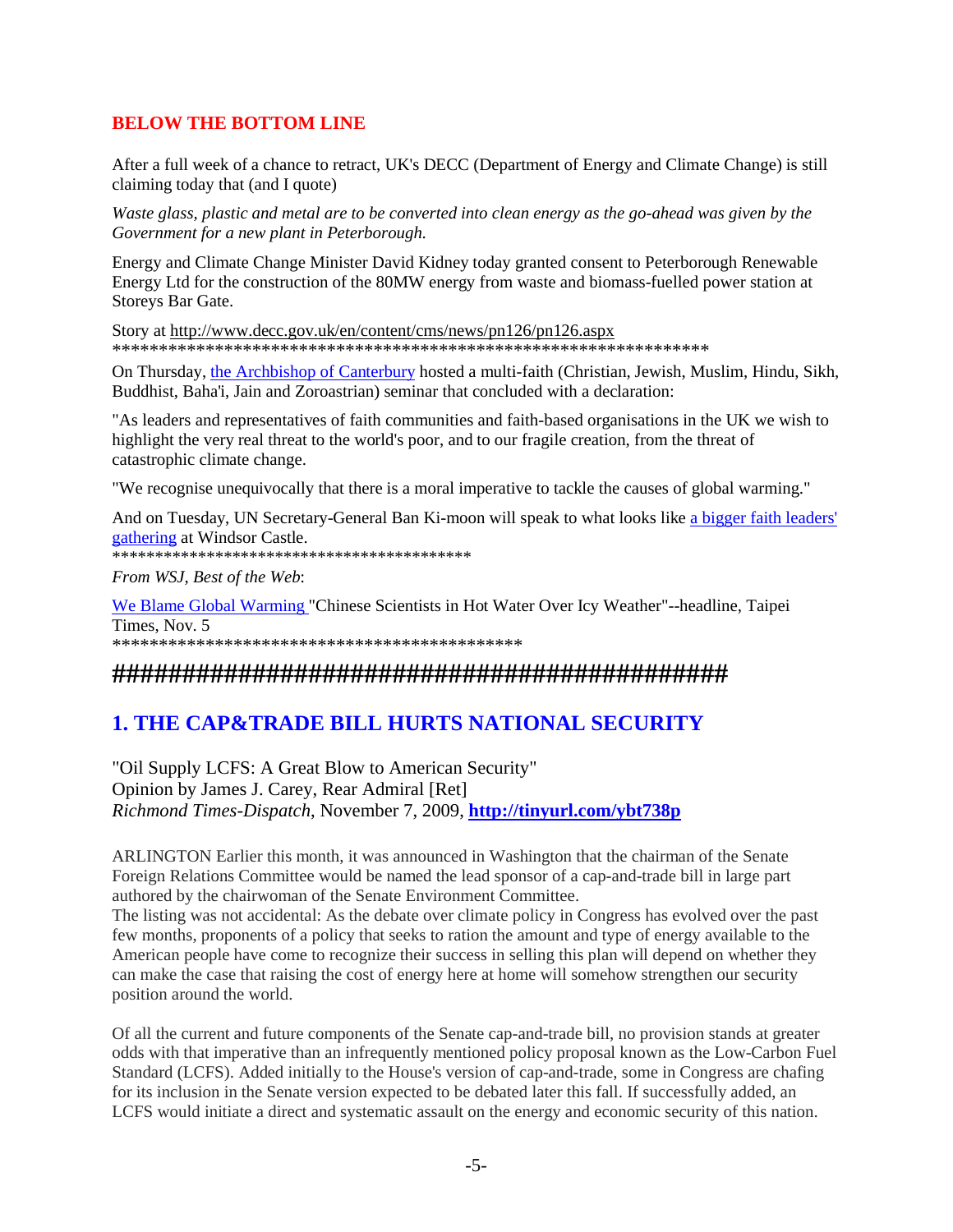It doesn't take a four-star general to understand that America's security is strengthened in direct proportion to the amount of energy we're able to procure from secure, affordable sources. Unfortunately, over the past 25 years, the volume of energy we've been forced to import from foreign, often unstable sources has more than doubled -- a function of naturally declining production at home, and an unwillingness on the part of our elected leaders to unlock new areas for exploration so that the next generation of Americans has the same access and opportunity that was afforded to us.

Thankfully, as production volume in the United States has gradually declined over the past several decades, production potential for our allies in Canada has steadily risen. Today, more than 2.5 million barrels of Canadian energy crosses the U.S. border every 24 hours, much of it routed to grateful consumers in the Midwest, but a significant portion also making its way to the mid-Atlantic, Intermountain West, and even Texas.

An LCFS would effectively undo this important security and economic relationship, and worse, actually divert this secure Canadian energy to people and places around the world who don't live under the same stifling regime. A recent analysis compiled by the U.S. Department of Energy's top policy adviser suggests that China will be the chief recipient of this gift from Washington, claiming more than 2 million barrels a day of Canadian oil that, without an LCFS, would've been sent straight to the American public.

The Canadians, for their part, are beginning to read the writing on the wall as well, inking a deal with a state-owned Chinese oil giant last month in a not-so-thinly-veiled response to efforts by Congress to unilaterally ban their chief export from entering the United States.

Proponents of an LCFS note their preferred policy doesn't "explicitly" target Canadian crude. They're right. What it does do, however, is assign rankings to world crude sources that favor energy produced in the Middle East, Africa, and elsewhere -- on the grounds that this oil is "lighter" in form and thus "easier" to produce. Conversely, secure energy available to us in the United States -- and nearly all of the crude produced in Canada -- is deemed under an LCFS to be "heavy" and thus more difficult to get to market.

Unfortunately, our competitors in China will be more than happy to claim the resources we blithely leave behind. And once secured, they'll emit significantly more carbon in transporting, refining, and consuming those resources than Americans ever could or would. That doesn't sound very bright to me.

America's long-term economic and strategic security does not, contrary to popular view, depend on our nation cutting off all ties to regional energy partners and insisting upon complete independence from foreign sources of crude. Even Saudi Arabia imports a portion of its energy from abroad. But it does depend on our ability to finally and fundamentally reclaim our energy destiny, and once again put ourselves in a position to contract with producers of our own choosing -- not the choosing of our competitors and agitators overseas.

An LCFS, if passed, would erode our present situation even more than it currently is. And it would render our country, and those who both live in it and have spent their lives defending it, less secure as a result.

*Rear Admiral [Ret.] James J. Carey is national chairman of the National Defense Committee (http://www.NationalDefenseCommittee.org) and former chairman of the U.S. Federal Maritime Commission. Contact him at (703) 971-3220.*

====================================================

*SEPP Comment: This refers to oil production from Tar Sands. But an even more serious national security issue is how the C&T bill would destroy the domestic oil-refining industry*

\*\*\*\*\*\*\*\*\*\*\*\*\*\*\*\*\*\*\*\*\*\*\*\*\*\*\*\*\*\*\*\*\*\*\*\*\*\*\*\*\*\*\*\*\*\*\*\*\*\*\*\*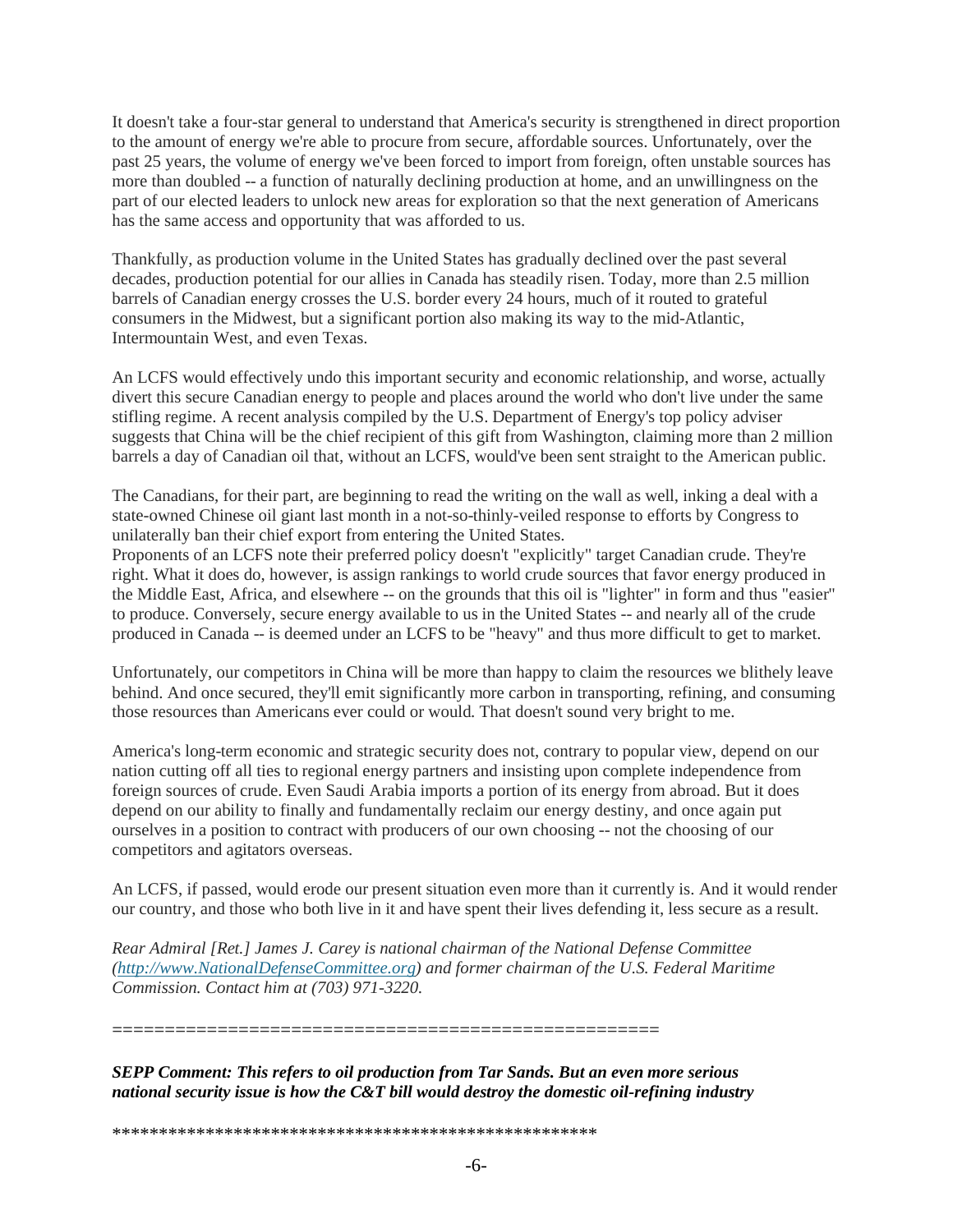# **2. HOW GOVERNMENT SPENDING HURTS NATIONAL SECURITY**

*By Amanda Reinecker, Heritage Foundation, October 30, 2009* **http://tinyurl.com/y9qpwda**

America is one of the strongest, wealthiest and freest nations on earth; she is largely in control of her own fate. Therefore, any real threat against America will likely come from within. Today, one of the main internal threats is crushing government debt.

"Few things can march a great power down the road of decline faster than irresponsible economic policies," Heritage Foundation Vice President Kim Holmes writes in the Washington Times. Current estimates of our national debt exceed \$7 trillion -- \$22,000 per person -- a figure likely to increase by \$9 trillion over the next decade.

Unlike in times past when the nation was saddled with exorbitant deficits, today's imbalance is long-term and will heavily burden future generations. And this financial shortfall will wreak havoc on our national security. That's because the more money we commit to ever-expanding big-government programs, the less we have for defense.

Holmes outlines the dangers we face if the nation continues down this track of runaway spending: The U.S. military might be unable to protect a sea lane vital to trade and military supply lines. We might be unable to suppress an enemy regime that launches a terrorist attack against us. And absent the great American economic engine, we might lack the resources to stay on the cutting edge of technology, leaving our soldiers vulnerable to being matched or even trumped on the battlefield by better-equipped foes.

#### \*\*\*\*\*\*\*\*\*\*\*\*\*\*\*\*\*\*\*\*\*\*\*\*\*\*\*\*\*\*\*\*\*\*\*\*\*\*\*\*\*\*\*\*\*\*\*\*\*\*\*\*\*\*

# **3. CONTROLLING CLIMATE? MORE LIKE CONTROLLING HUMANS**

*By Marc Morano, October 31, 2009 , Climate Realists, http://tinyurl.com/yculmeg*

The proposed "solutions" to scientifically fading man-made global warming fears are set to alter American lifestyles and sovereignty in ways never before contemplated.

MIT climate scientist Dr. Richard Lindzen has warned: "'He who controls carbon controls life. It is a bureaucrat's dream to control carbon dioxide." Washington, D.C., and the U.N. are in a field of dreams right now as they envision one of the most massive expansions of controls on human individual freedom ever contemplated by governments.

Leading the charge is none other than former Vice President Al Gore, who declared in July 2009 that the congressional climate bill will help bring about "global governance." U.N. Secretary General Ban Ki-Moon also trumpeted the concept in an Oct. 25, 2009, New York Times op-ed. "A [climate] deal must include an equitable global governance structure," he wrote.

Gore and the U.N.'s call for "global governance" echoes former French President Jacques Chirac's call in 2000. On Nov. 20, 2000, then-President Chirac said during a speech at The Hague that the U.N.'s Kyoto Protocol represented "the first component of an authentic global governance."

Former EU Environment Minister Margot Wallstrom said, "Kyoto is about the economy, about leveling the playing field for big businesses worldwide." Canadian Prime Minster Stephen Harper once dismissed U.N.'s Kyoto Protocol as a "socialist scheme."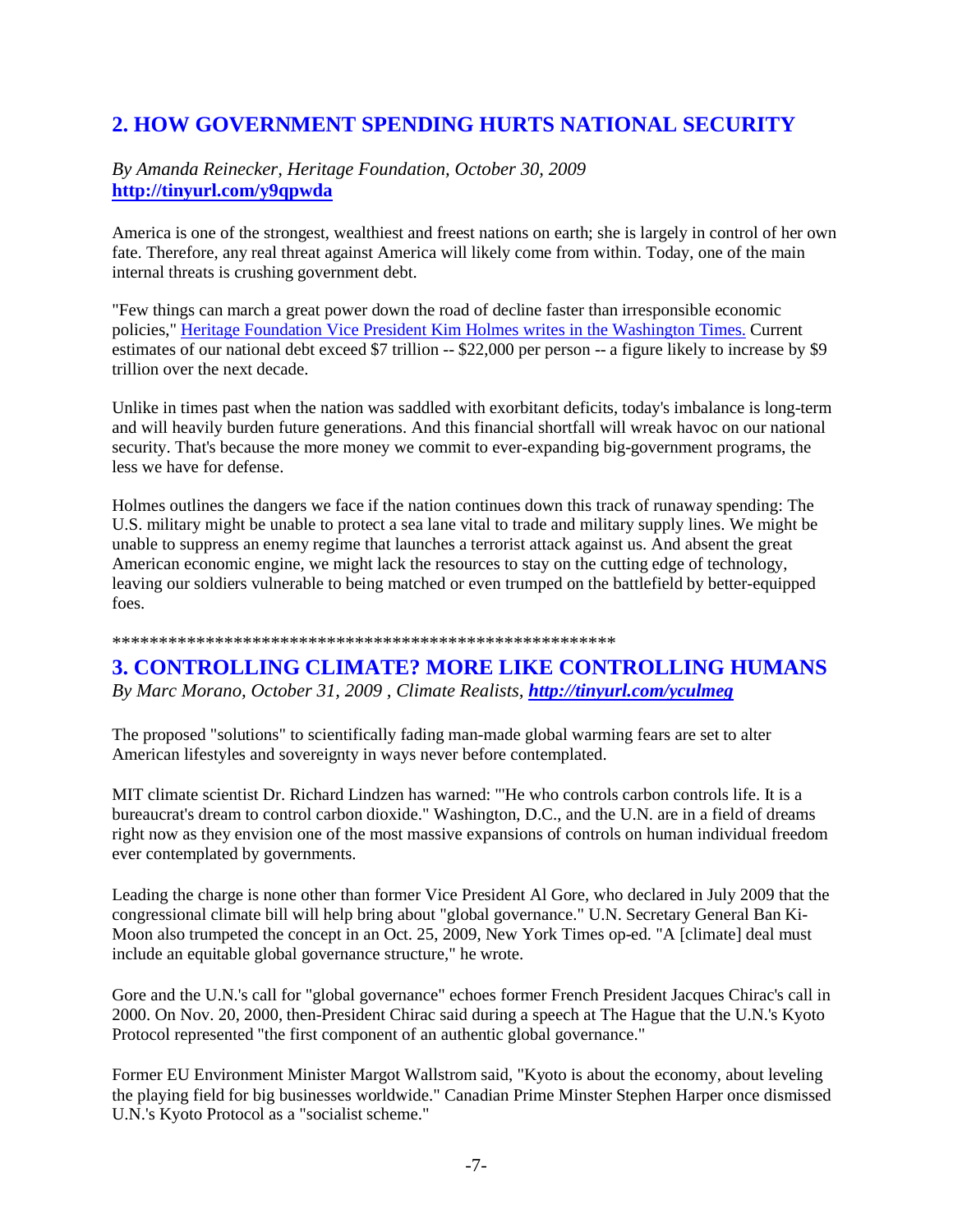In addition, calls for a global carbon tax have been urged at recent U.N. global warming conferences. In December 2007, the U.N. climate conference in Bali urged the adoption of a global carbon tax that would represent "a global burden sharing system, fair, with solidarity, and legally binding to all nations."

The environmental group Friends of the Earth advocated the transfer of money from rich to poor nations during the 2007 U.N. climate conference. "A climate change response must have at its heart a redistribution of wealth and resources," said Emma Brindal, a climate justice campaigner coordinator for Friends of the Earth.

The Obama administration revealed even more controls in September 2009 when it was announced that the State Department wanted to form a global "Ecological Board of Directors."

But even more chilling than a global regime set up to "solve" global warming is the personal freedoms that are under assault. In September, a top German climate adviser proposed the "creation of a CO2 budget for every person on planet." Hans Joachim Schellnhuber told *Der Spiegel* that this internationally monitored "CO2 budget" would apply to "every person on the planet, regardless whether they live in Berlin or Beijing."

Czech physicist Dr. Lubos Motl, formerly of Harvard University and a global-warming skeptic, reacted to Schellnhuber's CO2 personal "budget" proposal by citing tyrannical movements of the past. "What Schellnhuber has just said is just breathtaking, and it helps me to understand how crazy political movements such as the Nazis or communists could have so easily taken over a nation that is as sensible as Germany," Motl wrote on Sept. 6, 2009.

The movement to control personal CO2 "budgets" and personal freedoms is growing internationally. In 2008, the U.K. proposed a "personal carbon-trading scheme" where "every adult in U.K. should be forced to use 'carbon ration cards.'" According to the *Daily Mail* article: "Everyone would be given an annual carbon allowance to use when buying oil, gas, electricity and flights – anyone who exceeds their entitlement would have to buy top-up credits from individuals who haven't used up their allowance." The U.K. government would have the authority to impose fines, "monitor employees' emissions, home energy bills, petrol purchases and holiday flights." The *London Times* reported in September 2009: "Rationing being reintroduced via workplace after an absence of half a century. ... Employees would be required to submit quarterly reports detailing their consumption."

In January 2008, the California state government stunned the nation when it sought to control home thermostats remotely. Even the *New York Times* appeared to be shaken by this proposal, comparing it to the 1960s sci-fi show "The Outer Limits." "California regulators are likely to have the emergency power to control individual thermostats, sending temperatures up or down through a radio-controlled device," the *New York Times* reported.

Democratic House Speaker Nancy Pelosi was dubbed the "eco-nanny" in May 2009 when she told audiences in China that "every aspect of our lives must be subjected to an inventory" in order to combat global warming.

What is most surprising is that even the granddaddy of global warming treaties, the Kyoto Protocol, would have had a barely measurable impact on global CO2 levels even if fully enacted and assuming the U.N. was correct on the science. The congressional global warming cap-and-trade bill has been declared "scientifically meaningless," and President Obama's own EPA is now on record admitting that U.S. capand-trade bill "would not impact world CO2 levels."

Even a cursory examination of the global-warming issue reveals that the proposed climate tax and regulatory "solutions" are more important to the promoters of man-made climate fears than the accuracy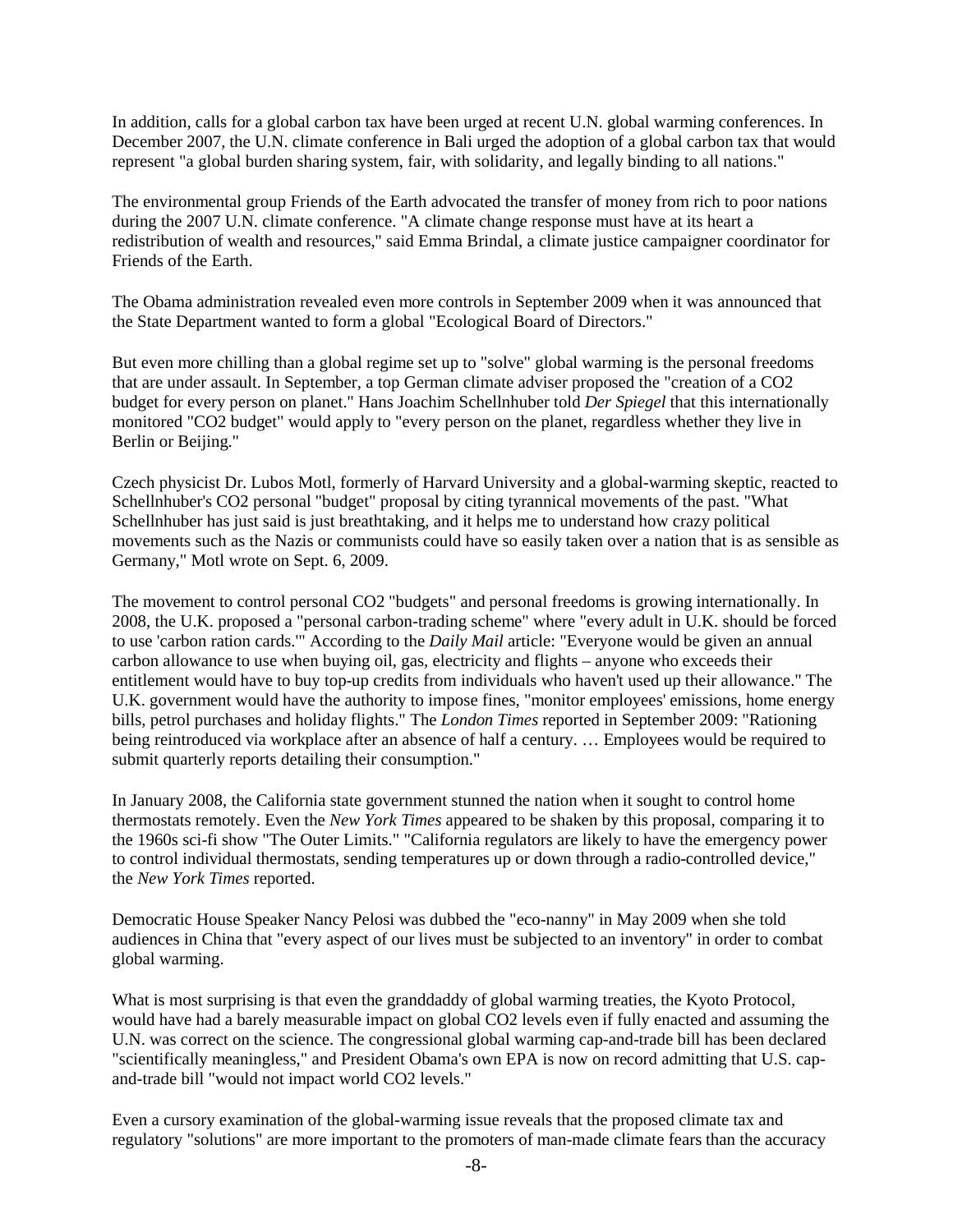of their science or concern for human welfare. Former Colorado Sen. Tim Wirth summed up this view succinctly: "We've got to ride the global-warming issue. Even if the theory of global warming is wrong, we will be doing the right thing – in terms of economic policy and environmental policy."

The "right thing" Wirth is referring to is the unprecedented transfer of wealth, power and control to domestic and global governance. Controlling climate change appears not to be about controlling temperatures, but about controlling human freedom. Czech President Vaclav Klaus, who lived through totalitarian regimes, now warns that the biggest threat to freedom and democracy is from "ambitious environmentalism."

#### \*\*\*\*\*\*\*\*\*\*\*\*\*\*\*\*\*\*\*\*\*\*\*\*\*\*\*\*\*\*\*\*\*\*\*\*\*\*\*

# **4. CONGRESS IS PLANNING TO MAKE YOUR HOME UNSALABLE**

*By Craig J. Cantoni, Oct. 22, 2009*

*[Excerpts:]* In the midst of the raging healthcare debate over who owns your body and can decide what repairs it receives, the media and the public have overlooked the fact that the U.S. House of Representatives has already ruled in H.R. 2454 [American Clean Energy and Security Act of 2009] that the state owns your house and can decide what repairs it receives. Your name might be on the title, the mortgage, the homeowner's policy, and the property tax bill, but if H.R. 2454 becomes the law of the land, the federal government will become a dictatorial homeowners association (HOA) with the power to make your house unsalable unless you comply with its diktats.

The Act is 1,428 pages long. I strongly encourage you to read every page. By doing so, you'll get an education in political science, economics, and history that will be better than a PhD in these subjects. You'll not only understand how nations destroy themselves from within, but you'll also understand how politicians like Waxman, and the people who elect them, are turning the U.S. economy into an economy of high-paid consultants, lawyers, lobbyists, and apparatchiks. At the same time, these great intellects bemoan that high-paying jobs for working stiffs are evaporating. Connecting dots is not their forte.

The Act can be found at: http://frwebgate.access.gpo.gov/cgibin/getdoc.cgi?dbname=111\_cong\_bills&docid=f:h2454pcs.txt.pdf

Warning: You're going to find a lot of gobbledygook like this:

*(b) APPRAISER CERTIFICATION AND LICENSING REQUIREMENTS.--Section 1116 of the Financial Institutions Reform, Recovery, and Enforcement Act of 1989 (12 U.S.C. 3345) is amended--*

 *(1) in subsection (a), by inserting before the period at the end of the following: , and meets the requirements established pursuant to subsection (f) for qualifications regarding consideration of any renewable energy sources for, or energy efficiency or energy-conserving improvements or features of, the property . . .*

Such gobbledygook will ensure that thousands of young Americans who might have pursued careers in science or engineering will instead pursue careers as gobbledygook interpreters -- as lawyers, consultants, and bureaucrats. Its hard to imagine that a sane person would want to attend college for four years and then law school for another three years in order to spend his life deciphering the meaning of a confusing clause before a period in subsection (a) of 12 U.S.C. 3345.

Speaking of sanity, its impossible for a sane person to read 1,428 pages of such tripe and still be sane afterwards and know for sure what the Act says. As such, my interpretation of what the Act says about your house might not be accurate, because I'm typing this in a padded cell with drool dripping off my chin. In any event, the following is what I think it says about your house.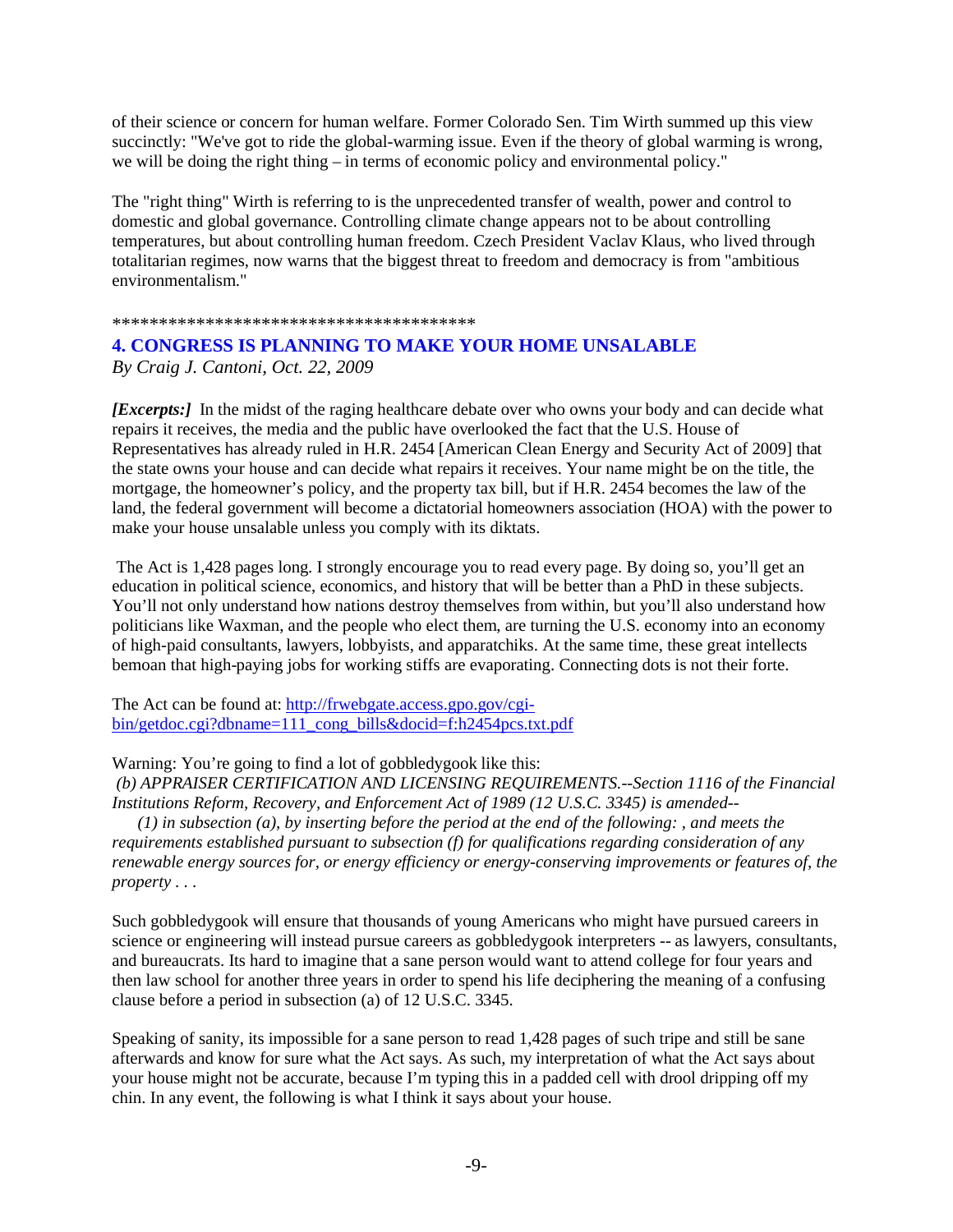It says that the federal government, in conjunction with state and local governments, will set environmental standards and building codes for residential homes. Then, any major renovation or planned sale of a house will trigger a report to the authorities on whether it meets the standards. Such information will be maintained in a national database and reflected in real estate records, including titles and property tax records.

In other words, if your house doesn't meet the standards, this will become public information available to prospective buyers, who would have to be as stupid as Henry Waxman to buy a substandard house and risk the possibility that the government will someday force them to bring it up to standard. The Acts language doesn't preclude that possibility.

Of course, the expense of such renovations will be borne by you, unless you're in a favored socioeconomic or racial group, in which case the expense will be borne by others. For example, if you live in a manufactured home (mobile home) that was manufactured prior to 1976, and if your household income is less than twice the poverty rate, you can get a rebate of up to \$7,500 on the purchase of a new manufactured home that meets the standards. And if your race is diverse, owners of multifamily housing properties with more than 50 units will be required to make room for you in order to meet the environmental standards. Maybe some races produce less CO2 than other races.

Although the Act's language doesn't say it as explicitly as I'm going to say it, Fannie Mae and Freddie Mac will be pressured under the Act to give favorable terms to mortgages for Green homes. Also, to be eligible for free stuff under the Act, contractors will have to pay prevailing wages, or, in other words, will have to share the loot with union friends of the Democrat Party.

The good news in all of this is that your home will still be your castle. The bad news is that if it doesn't have thermal windows, a reflective roof, thick insulation, and the proper appliances and heating and airconditioning systems, you'll be living in it until you die, unless you can afford to bring it up to the standards in order to sell it.

But none of this is what made me insane. What put me over the edge was the section in the Act on trees. Yes, the federal government wants to set national standards on trees in your yard.

The Act will establish a program to use the best available science to create tree-siting guidelines which dictate [well, at least they admit it] where the optimum tree species are best planted in locations that achieve maximum reductions in consumer energy demand -- while causing the least disruption to public infrastructure, considering overhead and underground facilities. It goes on, of course, to specify that free trees will be available under the program. It also specifies that loot will be given to power companies to be shared with nonprofit tree-planting organizations.

I have to end here. An orderly is entering my padded cell to wipe the drool off my chin and change my diaper. Let me quickly close with this: The most insane aspect of the Act is that it is not needed -- not its 1,428 pages, not its legions of lawyers, not its brigades of bureaucrats, and not its tremendous shift of productive resources to unproductive make-work. If the consensus in the United States is that global warming is man-caused and can be stopped -- as wrongheaded as that is -- it is not necessary for the government to micromanage your life to the extent that it tells you what trees to plant in your yard. Instead, the government would only have to raise energy prices through a tax on carbon, and the market and individual choices would sort out the rest.

But what do I know? I'm insane.

\_\_\_\_\_\_\_\_\_\_\_\_\_\_ *An author and columnist, Mr. Cantoni can be reached at ccan2@aol.com.*  \*\*\*\*\*\*\*\*\*\*\*\*\*\*\*\*\*\*\*\*\*\*\*\*\*\*\*\*\*\*\*\*\*\*\*\*\*\*\*\*\*\*\*\*\*\*\*\*\*\*\*\*\*\*\*\*\*\*\*\*\*\*\*\*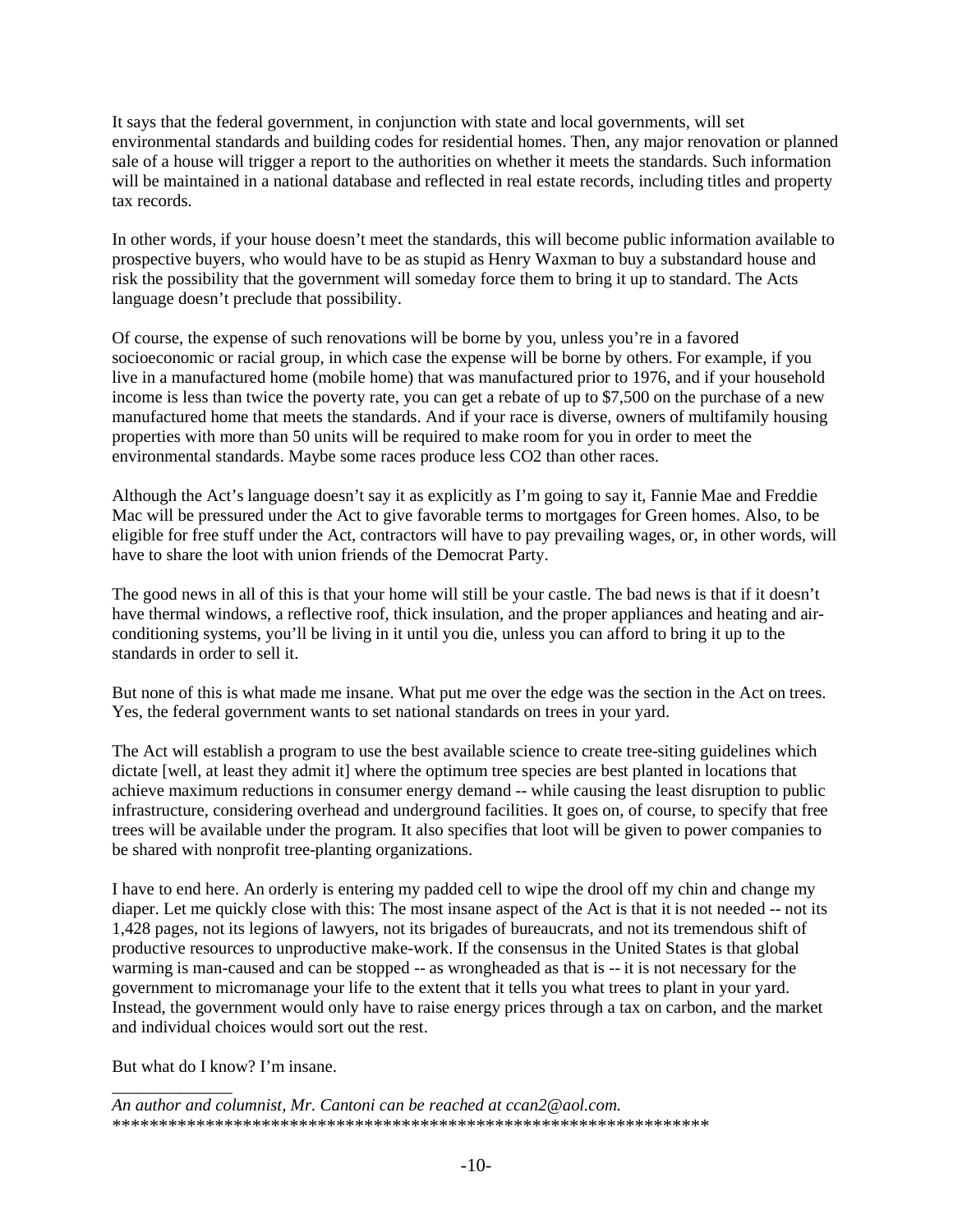### **5. CASH FOR CLUBBERS: CONGRESS'S GOLF CART STIMULUS** *Review and Outlook, Wall Street Journal, October 17, 2009* **http://online.wsj.com/article/SB10001424052748704107204574473724099542430.html**

We thought cash for clunkers was the ultimate waste of taxpayer money, but as usual we were too optimistic. Thanks to the federal tax credit to buy high-mileage cars that was part of President Obama's stimulus plan, Uncle Sam is now paying Americans to buy that great necessity of modern life, the golf cart.

The federal credit provides from \$4,200 to \$5,500 for the purchase of an electric vehicle, and when it is combined with similar incentive plans in many states the tax credits can pay for nearly the entire cost of a golf cart. Even in states that don't have their own tax rebate plans, the federal credit is generous enough to pay for half or even two-thirds of the average sticker price of a cart, which is typically in the range of \$8,000 to \$10,000. "The purchase of some models could be absolutely free," Roger Gaddis of Ada Electric Cars in Oklahoma said earlier this year. "Is that about the coolest thing you've ever heard?"

The golf-cart boom has followed an IRS ruling that golf carts qualify for the electric-car credit as long as they are also road worthy. These qualifying golf carts are essentially the same as normal golf carts save for adding some safety features, such as side and rearview mirrors and three-point seat belts. They typically can go 15 to 25 miles per hour.

In South Carolina, sales of these carts have been soaring as dealerships alert customers to Uncle Sam's giveaway. "The Golf Cart Man" in the Villages of Lady Lake, Florida is running a banner online ad that declares: "GET A FREE GOLF CART. Or make \$2,000 doing absolutely nothing!"

Golf Cart Man is referring to his offer in which you can buy the cart for \$8,000, get a \$5,300 tax credit off your 2009 income tax, lease it back for \$100 a month for 27 months, at which point Golf Cart Man will buy back the cart for \$2,000. "This means you own a free Golf Cart or made \$2,000 cash doing absolutely nothing!!!" You can't blame a guy for exploiting loopholes that Congress offers.

The IRS has also ruled that there's no limit to how many electric cars an individual can buy, so some enterprising profiteers are stocking up on multiple carts while the federal credit lasts, in order to resell them at a profit later. We should note that some states, such as Oklahoma, have caught on to the giveaway and are debating whether to cancel or limit their state credits. But in Congress they're still on the driving range.

This golf-cart fiasco perfectly illustrates tax policy in the age of Obama, when politicians dole out credits and loopholes for everything from plug-in cars to fuel-efficient appliances, home insulation and vitamins. Democrats then insist that to pay for these absurdities they have no choice but to raise tax rates on other things, like work and investment that aren't politically in vogue. If this keeps up, it'll soon make more sense to retire and play golf than work for living.

\*\*\*\*\*\*\*\*\*\*\*\*\*\*\*\*\*\*\*\*\*\*\*\*\*\*\*\*\*\*\*\*\*\*\*\*\*\*\*\*\*\*\*\*\*\*\*\*\*\*\*\*\*\*\*\*\*\*\*\*\*\*\*\*\*\*\*\*\*\*

### **6. THE COPENHAGEN CLIMATE EXTORTION**

*By Jon Entine, October 23, 2009, The American, Journal of the American Enterprise Institute* **http://tinyurl.com/yeq7z7b**

Going into the Copenhagen climate change summit, the delegates appear to be competing over who can offer the most ambitious and least realistic targets.

If the upcoming Copenhagen climate change summit fails to result in substantive agreements, as increasingly seems likely, look for the global warming lobby to turn up the extortion heat. Here's the dilemma: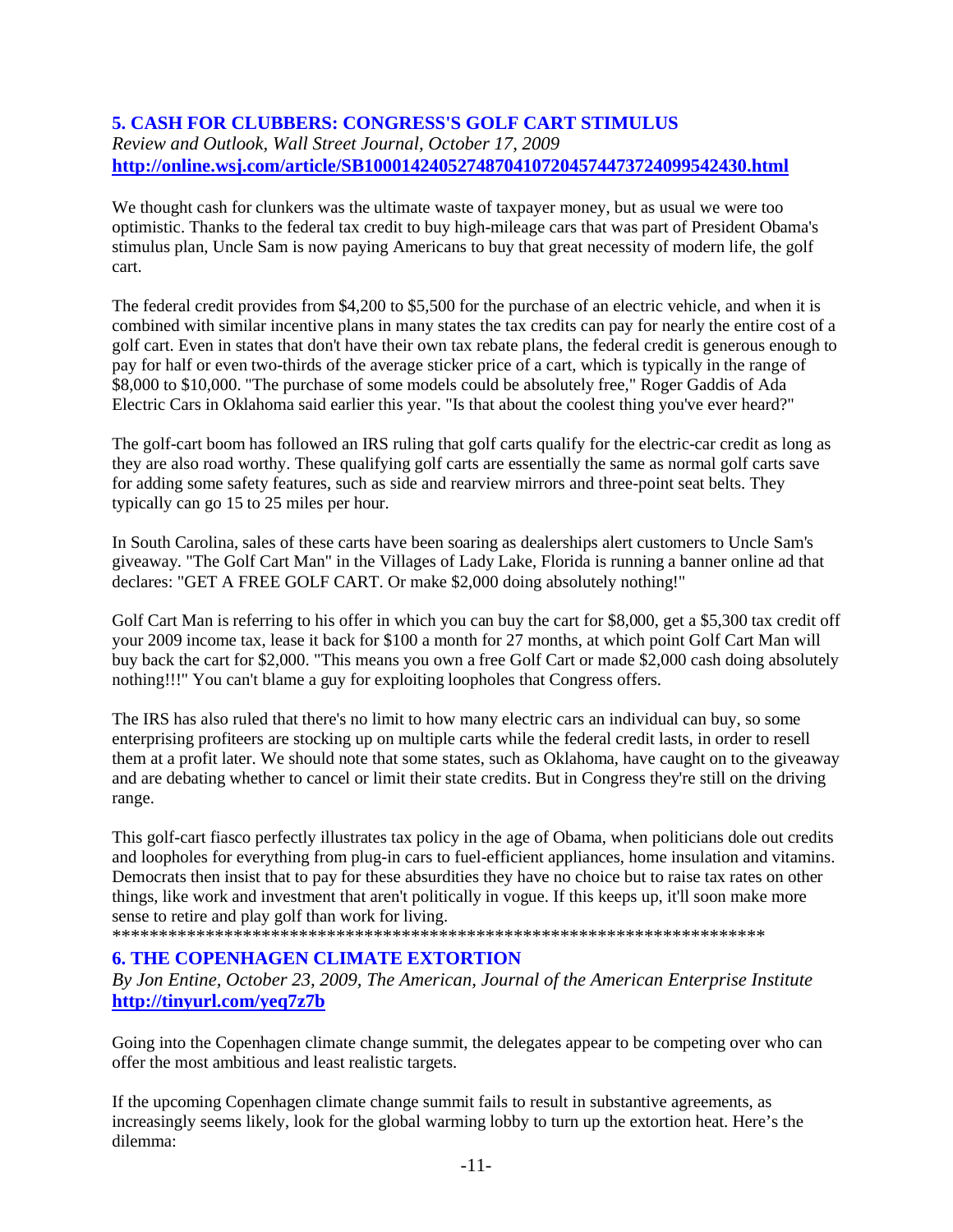The United States, Europe, Japan, and other developed countries are steadily cutting per capita emissions. But there remain contentious divisions about what future cuts are technologically and economically feasible. Going into the talks, the delegates appear to be competing over who can offer the most ambitious and least realistic targets so everyone can return from Copenhagen satisfied that they did their part to save the world, at least on paper.

Using 1990 as the benchmark, Britain pledges to reduce emissions by the year 2020, or shortly thereafter, by at least 34 percent. Japan pledges a 25-percent cutback. The U.S. House of Representatives bill passed in June of this year, less ambitious by the airy standards of climate geopolitics but no more realistic, assures a 17-percent reduction from 2005 levels.

But as Roger Pielke, former director of the Center for Science and Technology Policy Research, notes, "the problem with all these promises to achieve deep and rapid cuts in emissions is that no one knows how these cuts are going to happen, and most simply cannot happen as promised. So these countries have turned to designing very complex policies full of accounting tricks, political pork, and policy misdirection."

Making promises and expecting the future to miraculously take care of itself appears enough to satisfy many enviro-romantics.

Making promises and expecting the future to miraculously take care of itself appears enough to satisfy many enviro-romantics. But the narrative gets worse, far worse. Someone will have to pay for attempting to achieve this scientific Great Fantasy, particularly in the financially strained developing world—and that's where the extortion factor comes in.

The Stern Review on the Economics of Climate Change, commissioned by the British government, estimates that reorganizing the world energy economy could cut GDP growth by upwards of 1 percent, and perhaps as much as 5 percent, per year. Under current Copenhagen treaty drafts, developed countries are expected to cover the modernization and clean up of the energy sector in developing countries, which could result in an annual transfer of \$150 billion by 2020.

Now, some measure of wealth redistribution can have merits, including greater global stability. And if indeed the world faces environmental disruptions from greenhouse gases and the more prosperous countries are in a better position to finance mitigation efforts, then expediency if nothing else dictates that targeted foreign aid to address climate change may be warranted. But there must be limits—and strings. And there's no sign yet that's in the cards.

The issue was put in play earlier this month, rather bluntly, in an interview with the incoming president of the summit, Connie Hedegaard, the Danish minister for climate and energy. It's the obligation of North America, Europe, Australia, and Japan to "prove … to the developing world [that] we know we're going to pay, or there will be no agreement," she said.

This alliance of developing countries is aggressively promoting what amounts to a wealth-transfer scheme to lure countries with the dirtiest and fastest growing industrial sectors into the cap-and-trade fold.

Let's be clear on what she is saying. The economically successful countries of the world are being threatened into reducing emissions far beyond what is possible, its impact on growth and world economic stability be damned, while simultaneously financing the transition of the rest of the world to a lowercarbon economy. Driving the push for a funding mechanism is the Group of 77 (G-77) and China. Its 130 member states from the developing world make up a solid majority in the United Nations. This alliance of developing countries, complimented by a collection of nongovernmental organizations (NGOs),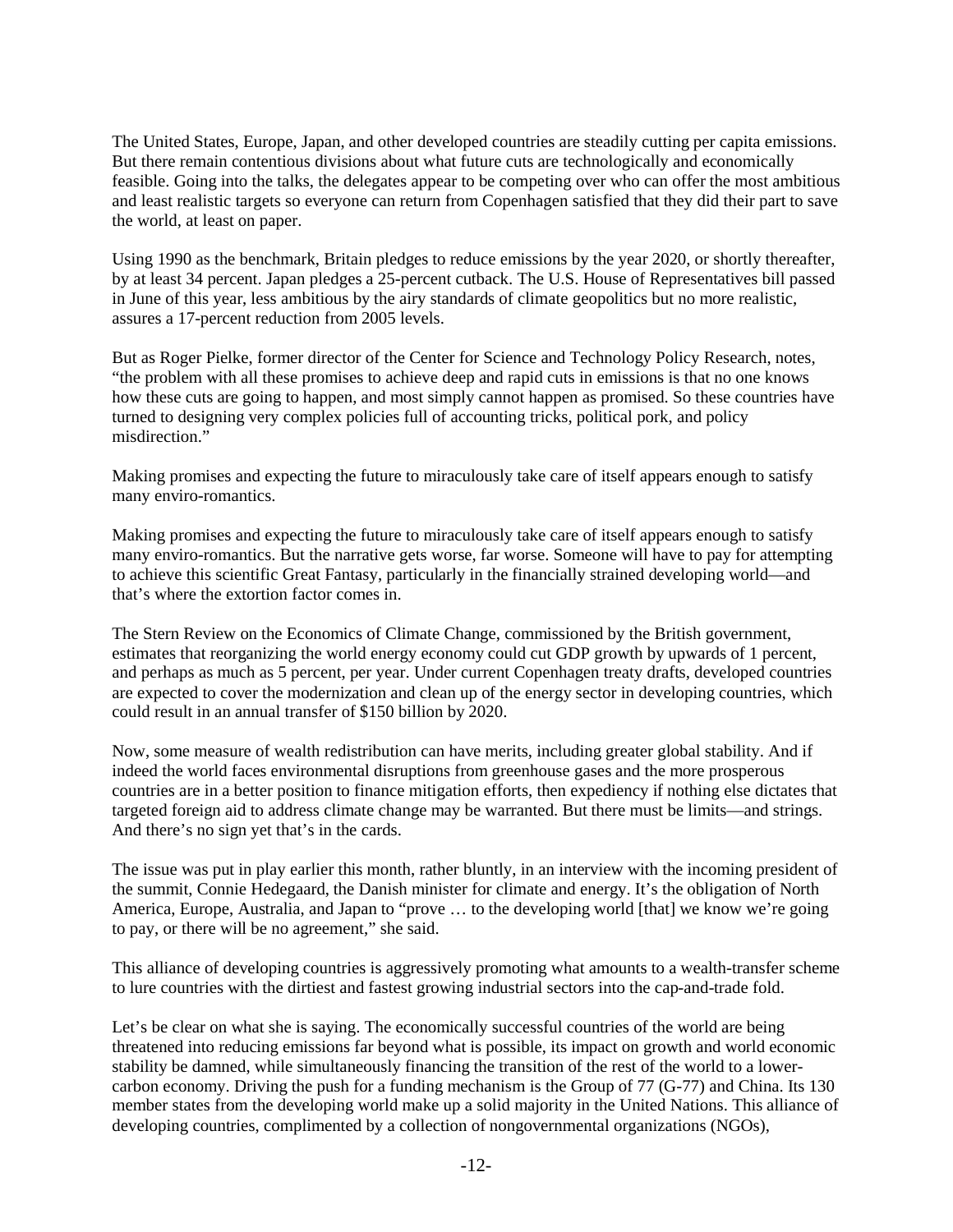aggressively promotes what amounts to a wealth-transfer scheme to lure countries with the dirtiest and fastest growing industrial sectors—China, India, and Brazil are the Big Dirty Three—into the cap-andtrade fold.

Hedegaard is merely echoing the talking points of developing countries, egged on by anti-globalist NGOs demanding that the industrialized West face its "historical responsibilities" for growing its economies on the back of low-cost coal and oil.

"Developed countries have been accumulating a climate debt for the past 200 years, based on their fossil fuel intensive development," declared Stephanie Long, a spokesperson for Friends of the Earth. "This climate debt must be repaid … [t]his means that those that are historically responsible for climate change must reduce their emissions to give more resources to developing countries so they can develop sustainable economies."

Seizing the moment, Ambassador Lumumba D'Aping of oil-rich Sudan, home to the genocidal government of Omar al-Bashir and a member of the G-77, has attacked the developed world as climate terrorists, intent "to maintain their profligate consumption lifestyles at the expense of the rest of humanity, and to do that by spinning it as if the rest of the world is responsible for damaging the environment." His piece of flesh: "5 percent of the developed countries' (annual) GDP."

Reorganizing the world energy economy could cut GDP growth by upwards of 1 percent, and perhaps as much as 5 percent, per year, according to one estimate.

The suddenly emboldened emerging countries want the best of both worlds: limited environmental regulation so they can keep growing, with the West covering their under-funded mitigation and modernization efforts. Can you say "free rent"?

Granted, any person—or as in this case any country—with an opportunity to come into easy money would grab at it. But public policy experts are well aware of the "resource curse" theory, also known as the paradox of plenty: the easier you come by your wealth, the more you waste and the less accountable you are. It applies to mineral and oil rich countries in Latin America, Africa, and much of the Arab World, home to the misgoverned, but also to anybody getting a free lunch. Let's not fool ourselves. We're talking about welfare handouts with very few strings attached, and anytime someone or some country gets buckets of money under those conditions, accountability and restraint go out the window.

Climate change activists and their friends in economic dynamos like Denmark not only want the "U.S. and Co." to share in the cost of modernization, they propose a no-deductible insurance policy covering any and all "climate events" that may—or more than likely may not—have been caused by the incremental carbon emission contributions of developed countries. Every time a typhoon, such as Ketsana that recently roared through the Philippines, wreaks havoc in the developing world or a drought or natural disaster hits, they will expect "rich nations" to foot the bill.

This amounts to naked extortion by emerging economies, aided and abetted by anti-globalist advocacy NGOs. Either the United States and other "rich nations" agree to allow developing countries to belch ever-increasing amounts of carbon and massive industrial pollutants—indeed to increase their per capita emissions—while forking over billions in aid dollars or they face political wrath. If the transfer from the most productive economies to the least efficient occurs at the projected magnitude, a nightmarish growthdampening scenario is a real possibility.

As Pielke suggests, the world may come out of Copenhagen with the joke on NGOs and climate activists: "they will get just about everything they campaigned for, except any prospect for actual reductions in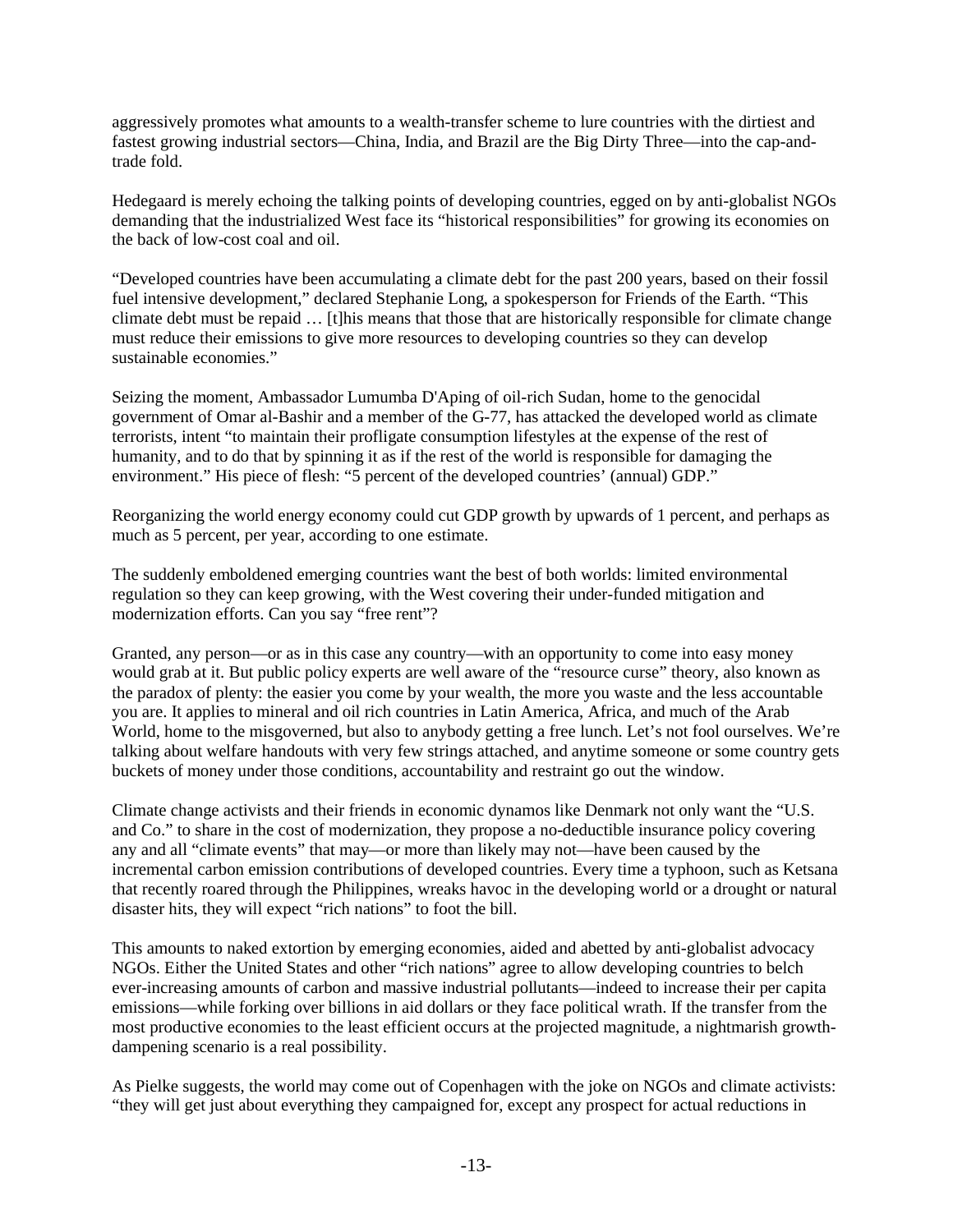future emissions." The more immediate question may be: what price will the growth engines of the world be forced to pay for this latest demonstration of eco-narcissism?

*Jon Entine is a visiting fellow at the American Enterprise Institute and co-director of Global Governance Watch/NGOWatch* \*\*\*\*\*\*\*\*\*\*\*\*\*\*\*\*\*\*\*\*\*\*\*\*\*\*\*\*\*\*\*\*\*\*\*\*\*\*\*\*\*\*

## **7. STERN WARNING TO GO VEGETARIAN (BUT FIRST EAT THE DOG).** *Blog by Roger Helmer, MEP, October 29, 2009, http://tinyurl.com/ybq9avs*

Lord Stern, the pin-up economist of the climate hysteria movement, and author of the Stern Report on the costs of global warming, has delivered himself of a new gem. He predicts that "eating meat could become as socially unacceptable as drink-driving".

Livestock farming has come under fire in recent years from environmental campaigners because methane from cattle and pigs is a significant source of greenhouse gases. They seem to have forgotten that when humans first reached North America the plains were black with buffalo, and the savannahs of Africa with Wildebeest. This is called *life*, and the earth has been quite good at sustaining it for many hundreds of millions of years. They have also forgotten (if they ever knew) that compared to geological history, today's atmosphere is impoverished in terms of CO2, levels of which have been up to ten times higher than today's. And in those CO2-rich days, did we observe a "tipping-point", with "run-away global warming"? We did not. In fact we had the greatest ice age in geological history.

Stern has a poor record in these matters. Although his report is frequently quoted, it is in fact an outlier amongst economic analyses of climate mitigation measures. Most reach the opposite conclusion -- that the cost of our proposed climate mitigation policies is likely to exceed any damage that climate change might do, even if the alarmists are right. If, as I believe, they're wrong, we are beggaring our grandchildren for no good reason at all. How did Stern get it so wrong? By swallowing the IPCC position wholesale; by accounting for the downsides of global warming while ignoring the up-sides; and above all by using a wholly unrealistic discount rate for future costs and benefits (the costs are mostly up-front, while the benefits -- if any -- are many years in the future).

But of course Stern is not the first one to raise concerns about meat-eating. The Chairman of the IPCC since 2002, Dr. Rajendra K. Pachauri, has been on the same tack for years -- not surprising, perhaps, seeing that in terms of faith he is a Hindu. Dr. Pachauri is often represented as a global authority on climate change, which is a bit bizarre when you look at his education record. He commenced his tertiary education at the Indian Railways Institute of Mechanical and Electrical Engineering at Jamalpur, Bihar, and began his career at the Diesel Locomotive Works in Varanasi. He later received an Masters degree in Industrial Engineering from North Carolina State University, Raleigh, in 1972, as well as a joint Ph.D. in Industrial Engineering and Economics in 1974. Nothing much there on climatology or atmospheric physics -- a level of unfamiliarity with the subject that he still shows to this day.

A new book by New Zealand authors Robert and Brenda Vale urges pet owners to "Eat the dog", since the carbon footprint of a year's dog-food is too awful to contemplate. The hysteria of the climate alarmists has gone from worrying, to pathetic, to richly comical. It's enough to make you order a fillet steak, medium rare, with a good portion of *gratin dauphinois*. Meantime I shall continue to patronise Mr. Chapman, who runs an excellent old-fashioned butcher's shop in Lutterworth High Street. \*\*\*\*\*\*\*\*\*\*\*\*\*\*\*\*\*\*\*\*\*\*\*\*\*\*\*\*\*\*\*\*\*\*\*\*\*\*\*\*\*\*\*\*\*\*\*\*\*\*\*\*\*\*\*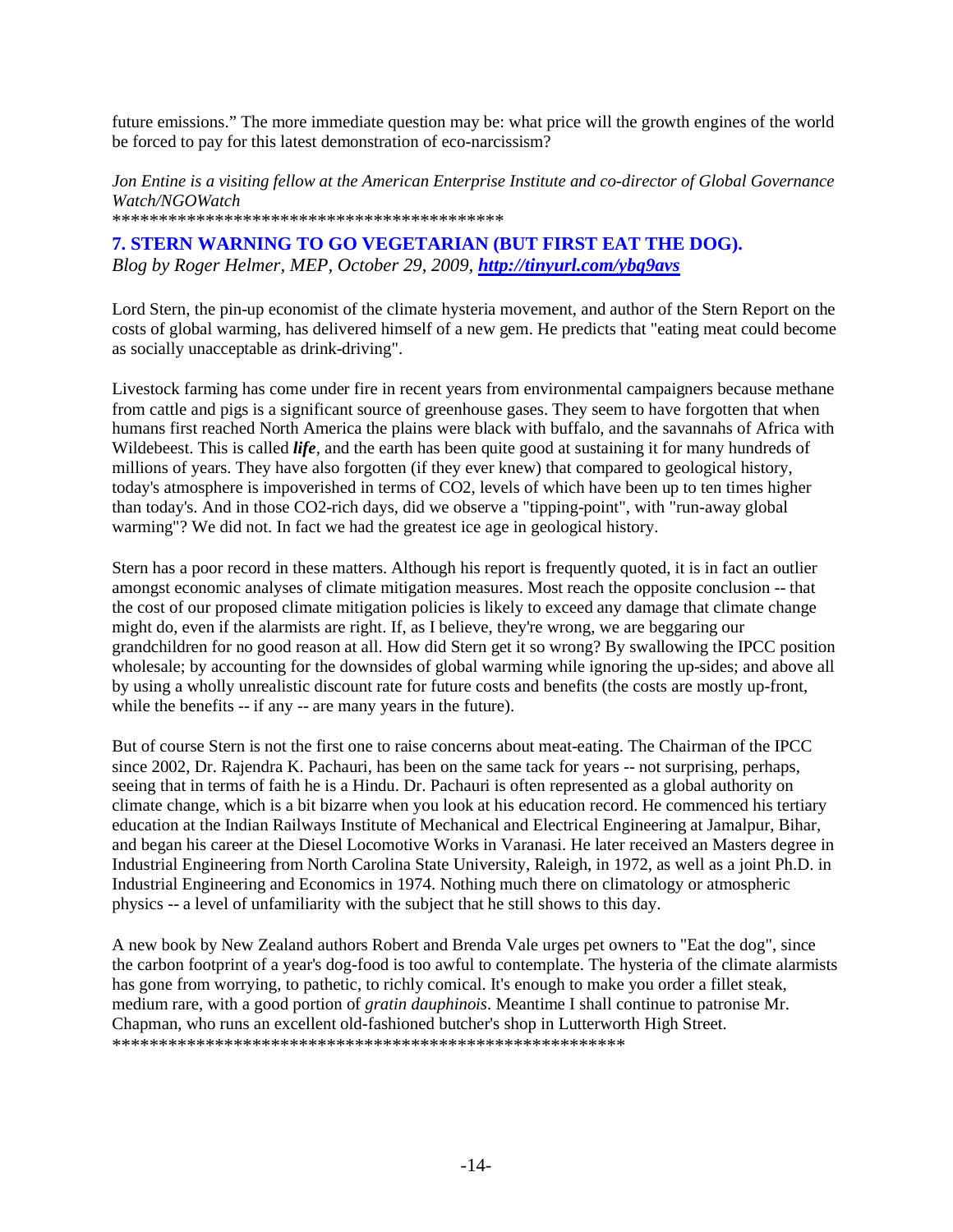# **8. GAIA'S OIL SPILLS**

IBD Editorial, *Investors.com,* October 12, 2009 **http://www.investors.com/NewsAndAnalysis/Article.aspx?id=508841**

**Environment:** With much of the world still feeling the sting from last year's oil shock, a group of federal scientists is encouraging Washington to limit offshore drilling. Its counsel would best be ignored.

Citing harmful effects on marine life and oil spills in the Arctic, scientists from the National Oceanic and Atmospheric Administration are asking the Interior Department to "drastically reduce plans to open the coast to offshore oil and gas drilling," the Los Angeles Times is reporting.

Their concerns are justified. Marine life is affected by offshore oil production, and spills do happen. The issue is how and to what degree. If the NOAA scientists would step back, they would notice a couple of points that are germane to the debate.

First, the impact of offshore drilling on marine life has hardly brought on a fish and fowl holocaust. Earlier in this decade, a Florida oceanographer working for the Interior Department studied the impact of relatively new offshore oil drilling in the Arctic off of Alaska. He did not discover what he expected he would.

"We found early in the process that impacts to the environment from offshore drilling were minimal," said John Trefry, a marine and environmental systems professor at the Florida Institute of Technology. "In fact, the entire offshore area was near-pristine."

Follow-up monitoring by Trefry's group found "no evidence of significant impacts."

Other research has found that offshore oil rigs bring not disaster for marine life but health. Four years ago, the Washington Post reported that Paul Sammarco, a marine biologist at the Louisiana Universities Marine Consortium, surveyed abandoned drilling rigs and discovered that they had "spawned lush marine habitats that are home to a profusion of rare corals and 10,000 to 30,000 fish each."

Second, companies work hard to prevent spills. They don't want to see their profits pouring into the sea. Energy firms, not drilling opponents, have the greatest interest in preventing spills.

Even if man were careless in his stewardship and doubled overnight the amount of crude he spilled into the sea through offshore production, his impact would be negligible.

According to the U.S. Minerals Management Service, between 1985 and 2001, spills from offshore platforms and pipelines accounted for only 2% of the oil released in U.S. waters.

Major spills, eagerly covered by the media, are actually rare. In 97% of spills, the volume of oil released is one barrel or less.

We won't hear this from the NOAA scientists or environmental groups that declare themselves the guardians of Earth, but offshore drilling is arguably a benefit to the environment.

Nature, not man, is by far the largest contributor of oil into the marine environment. In the Gulf of Mexico, natural oil seeps account for 95% of offshore oil, the National Academy of Sciences reports. In Southern California, they contribute 98% of the crude in the offshore zone. Those same natural seeps are responsible for 60% of the oil found in the North American marine environment.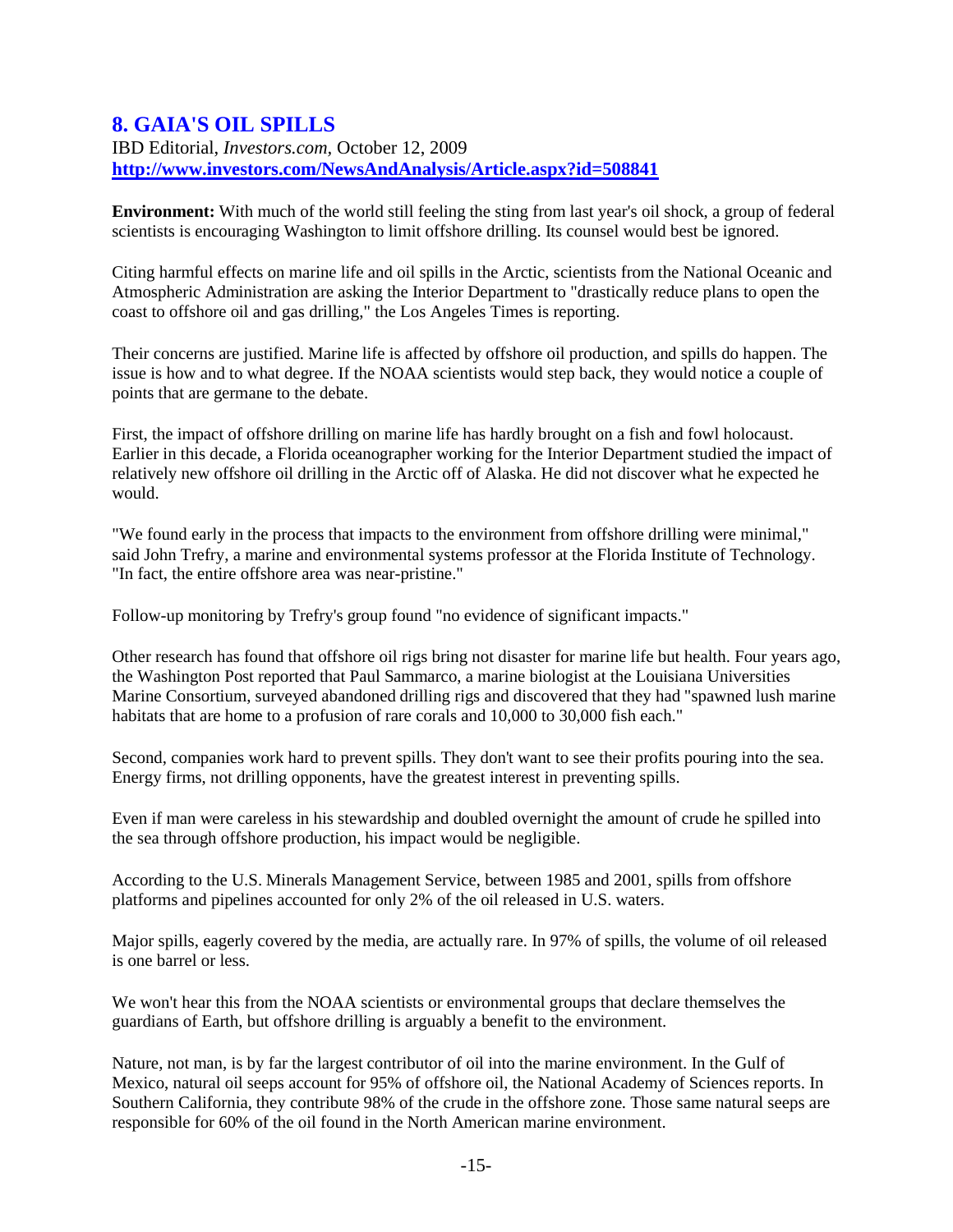With these facts in mind, Zonia Pino, writing in August for the Heartland Institute, noted that "drilling would help clean up the coastline" because "removal of oil allows for less natural seepage, hence cleaner beaches and a cleaner marine environment."

The environmental benefits of offshore drilling don't end with the draining of natural seeps. By extracting oil from rich fields off our coasts, we reduce significantly the ecological impact of shipping crude from regions halfway around the world.

While we appreciate the NOAA scientists' concern for the environment, we wish they would broaden their analysis. As professional researchers, they have no excuse not to. With the price of oil now exceeding \$70 a barrel, now is not the time for them to be asking Washington to choke offshore drilling.

#### \*\*\*\*\*\*\*\*\*\*\*\*\*\*\*\*\*\*\*\*\*\*\*\*\*\*\*\*\*\*\*\*\*\*\*\*\*\*

# **9. THE REAL CLIMATE CHANGE CATASTROPHE**

**In a startling new book, Christopher Booker reveals how a handful of scientists, who have pushed flawed theories on global warming for decades, now threaten to take us back to the Dark Ages** 

By Christopher Booker, *Telegraph.co.uk 25 Oct 2009* **http://www.telegraph.co.uk/news/6425269/The-real-climate-change-catastrophe.html** 

Next Thursday marks the first anniversary of one of the most remarkable events ever to take place in the House of Commons. For six hours MPs debated what was far and away the most expensive piece of legislation ever put before Parliament.

The Climate Change Bill laid down that, by 2050, the British people must cut their emissions of carbon dioxide by well over 80 per cent. Short of some unimaginable technological revolution, such a target could not possibly be achieved without shutting down almost the whole of our industrialised economy, changing our way of life out of recognition.

Even the Government had to concede that the expense of doing this – which it now admits will cost us £18billion a year for the next 40 years – would be twice the value of its supposed benefits. Yet, astonishingly, although dozens of MPs queued up to speak in favour of the Bill, only two dared to question the need for it. It passed by 463 votes to just three.

One who voted against it was Peter Lilley who, just before the vote was taken, drew the Speaker's attention to the fact that, outside the Palace of Westminster, snow was falling, the first October snow recorded in London for 74 years. As I observed at the time: "Who says that God hasn't got a sense of humour?"

By any measure, the supposed menace of global warming – and the political response to it – has become one of the overwhelmingly urgent issues of our time. If one accepts the thesis that the planet faces a threat unprecedented in history, the implications are mind-boggling. But equally mind-boggling now are the implications of the price we are being asked to pay by our politicians to meet that threat. More than ever, it is a matter of the highest priority that we should know whether or not the assumptions on which the politicians base their proposals are founded on properly sound science.

This is why I have been regularly reporting on the issue in my column in *The Sunday Telegraph*, and this week I publish a book called The Real Global Warming Disaster: Is the obsession with climate change turning out to be the most costly scientific delusion in history?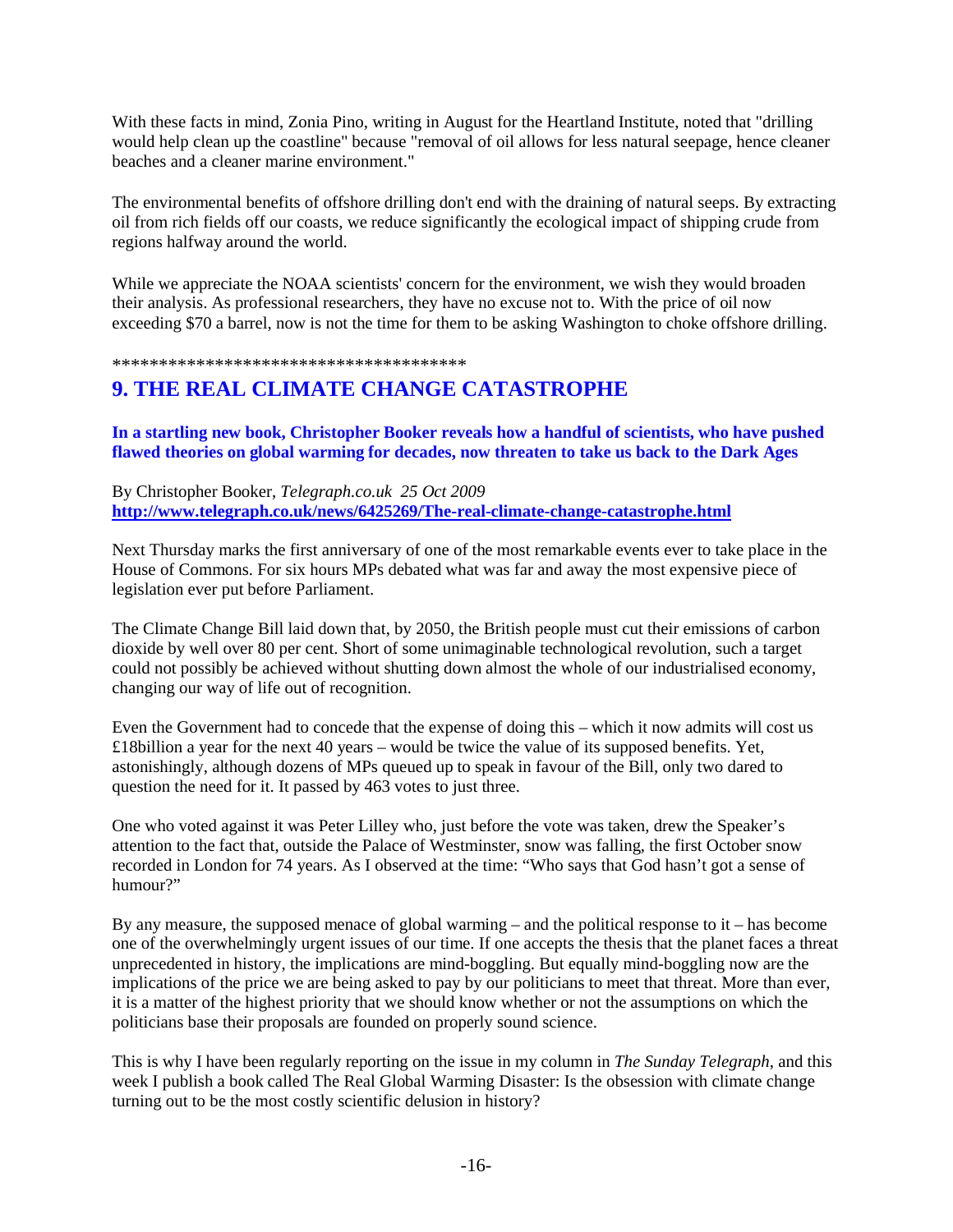There are already many books on this subject, but mine is rather different from the rest in that, for the first time, it tries to tell the whole tangled story of how the debate over the threat of climate change has evolved over the past 30 years, interweaving the science with the politicians' response to it.

It is a story that has unfolded in three stages. The first began back in the Seventies when a number of scientists noticed that the world's temperatures had been falling for 30 years, leading them to warn that we might be heading for a new ice age. Then, in the mid-Seventies, temperatures started to rise again, and by the mid-Eighties, a still fairly small number of scientists – including some of those who had been predicting a new ice age – began to warn that we were now facing the opposite problem: a world dangerously heating up, thanks to our pumping out CO2, and all those greenhouse gases inseparable from modern civilisation.

In 1988, a handful of the scientists who passionately believed in this theory won authorisation from the UN to set up the body known as the Intergovernmental Panel on Climate Change (IPCC). This was the year when the scare over global warming really exploded into the headlines, thanks above all to the carefully staged testimony given to a US Senate Committee by Dr James Hansen, head of NASA's Goddard Institute for Space Studies (GISS), also already an advocate for the theory that CO2 was causing potentially catastrophic warming.

The disaster-movie scenario that rising levels of CO2 could lead to droughts, hurricanes, heat waves and, above all, that melting of the polar ice caps, which would flood half the world's major cities, struck a rich chord. The media loved it. The environmentalists loved it. More and more politicians, led by Al Gore in the United States, jumped on the bandwagon. But easily their most influential allies were the scientists running the new IPCC, led by a Swedish meteorologist Bert Bolin and Dr John Houghton, head of the UK Met Office.

The IPCC, through its series of weighty reports, was now to become the central player in the whole story. But rarely has the true nature of any international body been more widely misrepresented. It is commonly believed that the IPCC consists of "1,500 of the world's top climate scientists" charged with weighing all the scientific evidence for and against "human-induced climate change" in order to arrive at a "consensus".

In fact, the IPCC was never intended to be anything of the kind. The vast majority of its contributors have never been climate scientists. Many are not scientists at all. And from the start, the purpose of the IPCC was not to test the theory, but to provide the most plausible case for promoting it. This was why the computer models it relied on as its chief source of evidence were all programmed to show that, as CO2 levels continued to rise, so temperatures must inevitably follow.

One of the more startling features of the IPCC is just how few scientists have been centrally involved in guiding its findings. They have mainly been British and American, led for a long time by Dr Houghton (knighted in 1991) as chairman of its scientific working group, who in 1990 founded the Met Office's Hadley Centre for research into climate change. The Centre has continued to play a central role in selecting the IPCC's contributors to this day, and along with the Climate Research Unit run by Professor Philip Jones at the University of East Anglia, controls HadCrut, one of the four official sources of global temperature data (another of the four, GIStemp, is run by the equally committed Dr Hansen and his British-born right-hand man, Dr Gavin Schmidt).

With remarkable speed, from the time of its first report in 1990, the IPCC and its computer models won over many of the world's politicians, led by those of the European Union. In 1992, the UN staged its extraordinary Earth Summit in Rio, attended by 108 prime ministers and heads of state, which agreed the UN Framework Convention on Climate Change; and this led in 1997 to the famous Kyoto Protocol, committing the world's governments to specific targets for reducing CO2.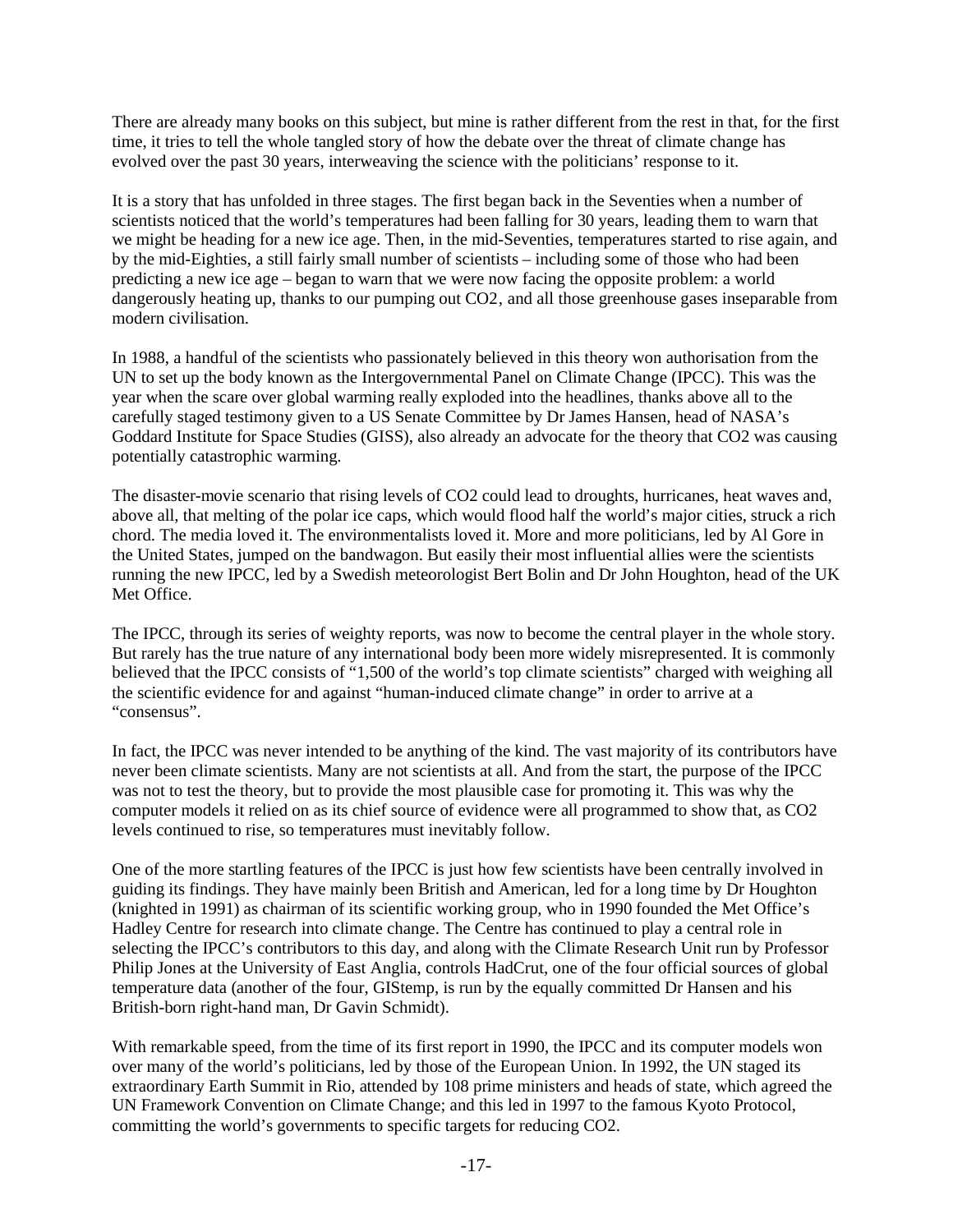Up to this point, the now officially accepted global-warming theory seemed only too plausible. Both CO2 levels and world temperatures had continued to rise, exactly as the IPCC's computer models predicted. We thus entered the second stage of the story, lasting from 1998 to 2006, when the theory seemed to be carrying everything before it.

The politicians, most notably in the EU, were now beginning to adopt every kind of measure to combat the supposed global-warming menace, from building tens of thousands of wind turbines to creating elaborate schemes for buying and selling the right to emit CO2, the gas every plant in the world needs for life.

But however persuasive the case seemed to be, there were just beginning to be rather serious doubts about the methods being used to promote it. More and more questions were being asked about the IPCC's unbalanced approach to evidence – most notably in its promotion of the so-called "hockey stick" graph, produced in time for its 2001 report by a hitherto obscure US scientist Dr Michael Mann, purporting to show how global temperatures had suddenly been shooting up to levels quite unprecedented in history.

One of the hockey stick's biggest fans was Al Gore, who in 2006 made it the centrepiece of his Oscarwinning film, An Inconvenient Truth. But it then turned out that almost every single scientific claim in Gore's film was either wildly exaggerated or wrong. The statistical methods used to create the hockeystick graph were so devastatingly exposed by two Canadian statisticians, Steve McIntyre and Ross McKitrick (as was confirmed in 2006 by two expert panels commissioned by the US Congress) that the graph has become one of the most comprehensively discredited artefacts in the history of science.

The supporters of the hockey stick, highly influential in the IPCC, hit back. Proudly calling themselves "the Hockey Team", their membership again reflects how small has been the number of closely linked scientists centrally driving the warming scare. They include Philip Jones, in charge of the HadCrut official temperature graph, and Gavin Schmidt, Hansen's right-hand man at GISS –which itself came under fire for "adjusting" its temperature data to exaggerate the warming trend.

Then, in 2007, the story suddenly entered its third stage. In a way that had been wholly unpredicted by those IPCC computer models, global temperatures started to drop. Although CO2 levels continued to rise, after 25 years when temperatures had risen, the world's climate was visibly starting to cool again.

More and more eminent scientists have been coming out of the woodwork to suggest that the IPCC, with its computer models, had got it all wrong. It isn't CO2 that has been driving the climate, the changes are natural, driven by the activity of the sun and changes in the currents of the world's oceans.

The ice caps haven't been melting as the alarmists and the models predicted they should. The Antarctic, containing nearly 90 per cent of all the ice in the world, has actually been cooling over the past 30 years, not warming. The polar bears are not drowning – there are four times more of them now than there were 40 years ago. In recent decades, the number of hurricanes and droughts have gone markedly down, not up.

As the world has already been through two of its coldest winters for decades, with all the signs that we may now be entering a third, the scientific case for CO2 threatening the world with warming has been crumbling away on an astonishing scale.

Yet it is at just this point that the world's politicians, led by Britain, the EU and now President Obama, are poised to impose on us far and away the most costly set of measures that any group of politicians has ever proposed in the history of the world – measures so destructive that even if only half of them were implemented, they would take us back to the dark ages.